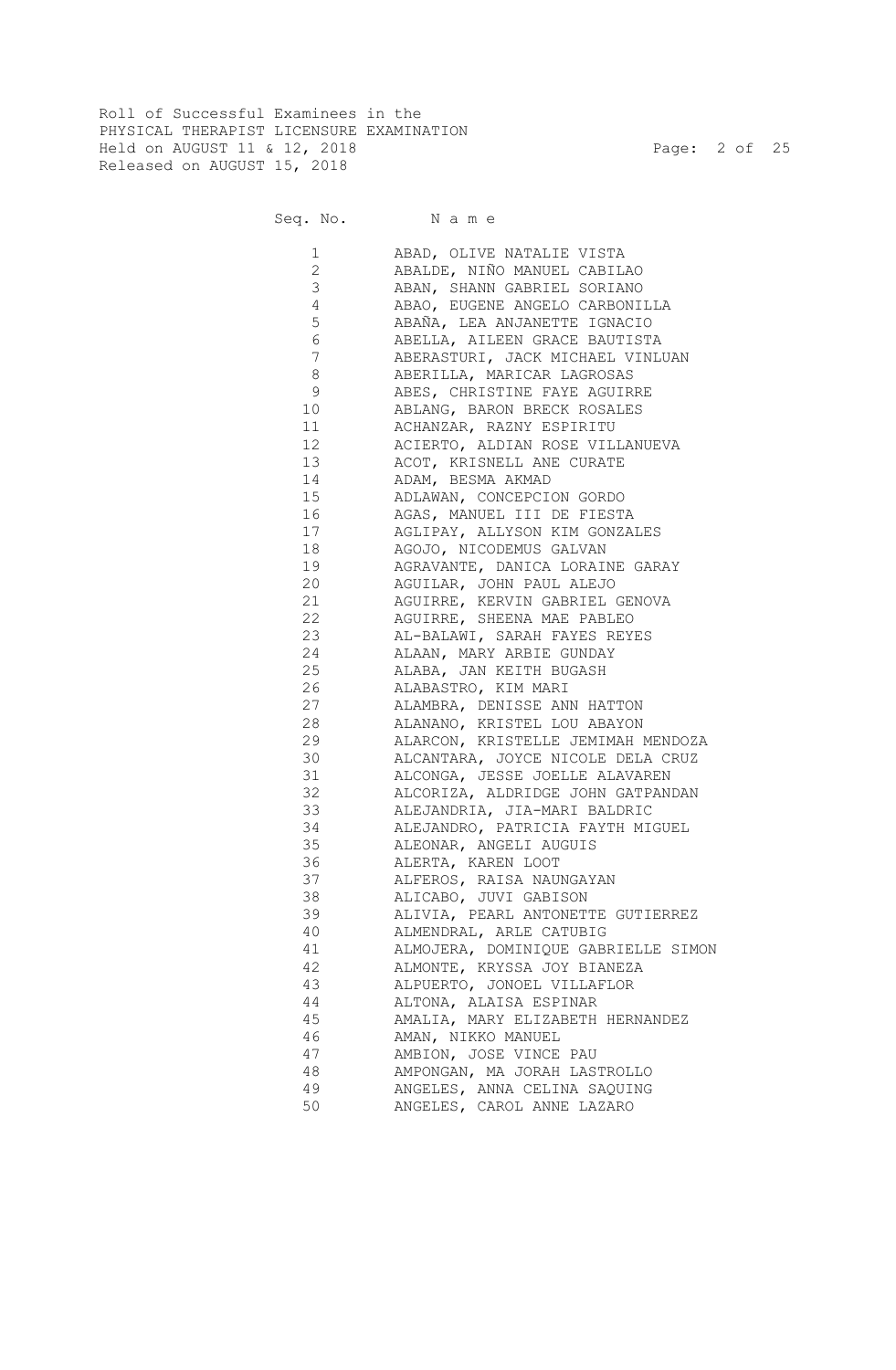Roll of Successful Examinees in the PHYSICAL THERAPIST LICENSURE EXAMINATION Held on AUGUST 11 & 12, 2018 Page: 3 of 25 Released on AUGUST 15, 2018

Seq. No. Name

 51 ANGELES, SAM ANGELO MICLAT 52 ANIMO, DANICA PELLICO 53 ANIS, MARC ANGELO REPATO 54 ANTAZO, ALLYZA MAE GACHO 55 ANTOLIN, SHEENA JANE JUAN 56 ANTONIO, ANA SAMANTHA SANTOS 57 ANTONIO, ISABELLE LOURDES HUGO 58 ANTONIO, MICHELLE ANGELI GONZALES 59 ANZURES, ANGELIQUE CANTILLEP 60 APOLINARIO, ERIKA ANN DIOSO 61 APURADA, SHAIRA MAGALLON 62 AQUINO, MAEGAN MACABIGTAS 63 ARABIT, NEWELL ERSKIN FLORA 64 ARANAS, JOSE MARI GUTIERREZ 65 ARANAS, MA RENZY ELENOR GUTIERREZ 66 ARCEO, KENNETH SUÑGA 67 ARCETE, DANIELLE EILEEN MERCADO 68 ARELLANO, ANA LONABEL ADOLFO 69 ARGANDA, REGINALD BOMBASI 70 ARREOLA, KRISTINE AMOR 71 ASPILLA, DUKE DOLTON YBAÑEZ 72 ASTRONOMO, KENNETH BRYAN BADE 73 ASUTEN, CAMILLE MIGUEL 74 ATUP, REGIL ALEC BEWANG 75 AURELIO, CHARISSE BARENG 76 AUSTRIA, SHEM JUSTICE RUZEL OPERIO 77 AVERIA, JOHN KENNETH CEAZAR KRUEGER 78 AÑORA, CHARLES RICHARD RAÑOA 79 BABAR, RIZZETH JANNAH MARANAN 80 BABOR, JAN PAULENE IBARRIENTOS 81 BACLAYON, ANN LESLIE AMISTOSO 82 BACLAYON, MARTHA EL FLORES 83 BADAR, DAVE NELSON DE VERA 84 BADILLO, KRISHA MARIE GAN 85 BAGANO, RICHARD MONTES 86 BAGATELA, CHAD NICHOLAS SALMENTAR 87 BAHIWAG, MICHELLE DANICA MACADAEG 88 BAJILLO, ROGER II SALES 89 BALBIN, MERISSA FE CORPUZ 90 BALBIRAN, NEOLA JYRRA FAUSTINO 91 BALBUENA, KATE INEZ SARZUELO 92 BALDOVE, MARJERRIE ARELLANO 93 BALISI, SAMIEROSE PARAGAS 94 BALTAZAR, DEAN RICHARD MORADA 95 BANDONG, JUSTICE PAULA CARANTO 96 BANTILAN, KATRINA CALO 97 BANZUELO, GLENDA OLEDAN 98 BARBA, ALECZANDRA MAYE PALISOC 99 BARENG, CATHERINE DELA CRUZ 100 BARON, AGATHA HANNAH TUAÑO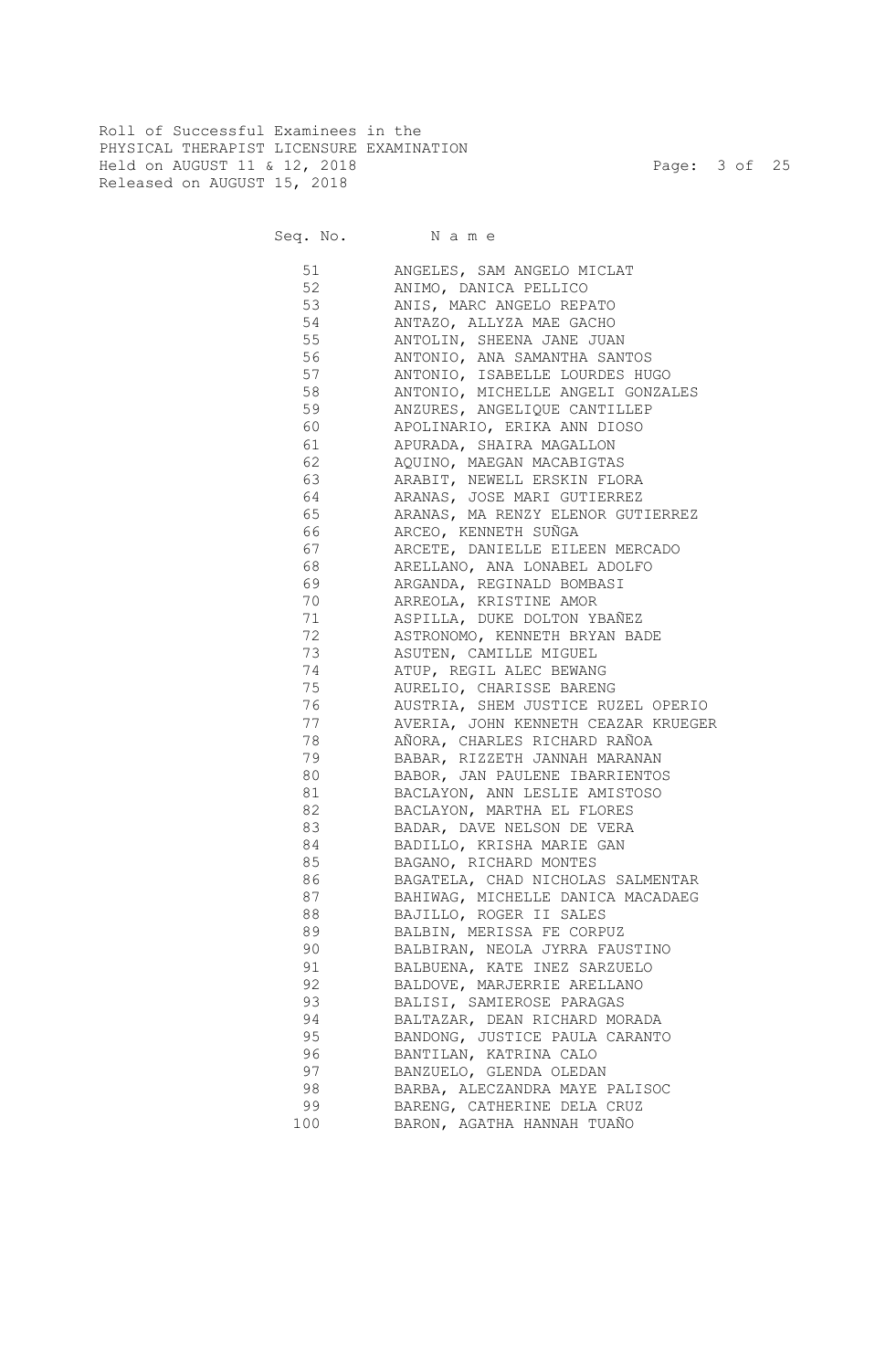Roll of Successful Examinees in the PHYSICAL THERAPIST LICENSURE EXAMINATION Held on AUGUST 11 & 12, 2018 Page: 4 of 25 Released on AUGUST 15, 2018

Seq. No. Name

 101 BARON, JOHN KIM TALAL 102 BARRACA, ANGELICA FAYE REYES 103 BARRANCO, CHRIS ANNE AMADA 104 BARREDO, ANGELO RAPHAEL CARPESO 105 BARSALOTE, JUSTINE RHEY ARANTE 106 BARTOCES, GIRLY CAROLLO 107 BASILIO, STEPHANIE DANIELLE SAYSON 108 BATALUNA, ADA GARRES FERNANDEZ 109 BATAY, CARLO MIGUEL LAGMAN 110 BATHAN, MA GIRLIE MERCEDES BALLERA 111 BATILLER, REINIER ALLAN BAUTISTA 112 BATTUNG, MIGUEL JAIME CARIÑO 113 BAUTISTA, MA ROSA ANGELA UDANI 114 BAUTISTA, NESCY BELLE GABIONZA 115 BAYADOG, LOORASMAE VILLA 116 BAYATAN, JOHANNA ERICA CARPINTERO 117 BAYOCBOC, PRECIOUS MAE AGUIMAN 118 BAYRON, JUAN MARTIN BUGAYONG 119 BEARNOD, MICHAEL LUIS CUSINO 120 BEJASA, JOSHUA DELA CRUZ 121 BEJERANO, HELEN MARIE ONG 122 BELDEROL, ALMIRA ANN SILARIO 123 BELEN, CARLO JAMES CAPISTRANO 124 BENAYA, TRISHA MARCELINO 125 BENITEZ, RAYE CASSANDRA LEE 126 BEREZO, JERALDINE ANAM-ANAM 127 BERNAL, RESETTE ESTACION 128 BERNARDO, JAYSON CALIXTO 129 BERNARDO, MARJORIE ESTRADA 130 BESARIO, EENA RAE SANCHEZ 131 BIASURA, CARISSA MAE ABELA 132 BIGAEL, IVY LORRAINE DELA TORRE 133 BITONG, HANNAH MASCARIÑA 134 BLANTUCAS, RICH GINFER TUMULAK 135 BO, KELSIE RAINE ALCOVER 136 BOLIVAR, DANIEL DONAIRE 137 BONSUBRE, VANESSA RUIZ 138 BOOC, MARYPHEL CUIZON 139 BOQUINQUITO, EVA MARIE BEE 140 BORELA, GREGORIO III ANCAJAS 141 BRION, CHRISTELLE RAE JULINNE CADIZ 142 BUCAYAN, TITUS NATHANIEL VALIENTE 143 BUENO, AN FRANZ MOICO 144 BUENVIAJE, ANGELA ROSE TANQUILUT 145 BULAYUNGAN, ANDREA RABUYA 146 BUSCAINO, ALYSSA MAE 147 BUÑAG, JOHN DEEWEE MONDEZ 148 CABATAC, JASPER SANTERO 149 CABIARA, IVAN GABRIEL COFINO 150 CABIGAS, ANNA VERONICA ANDAL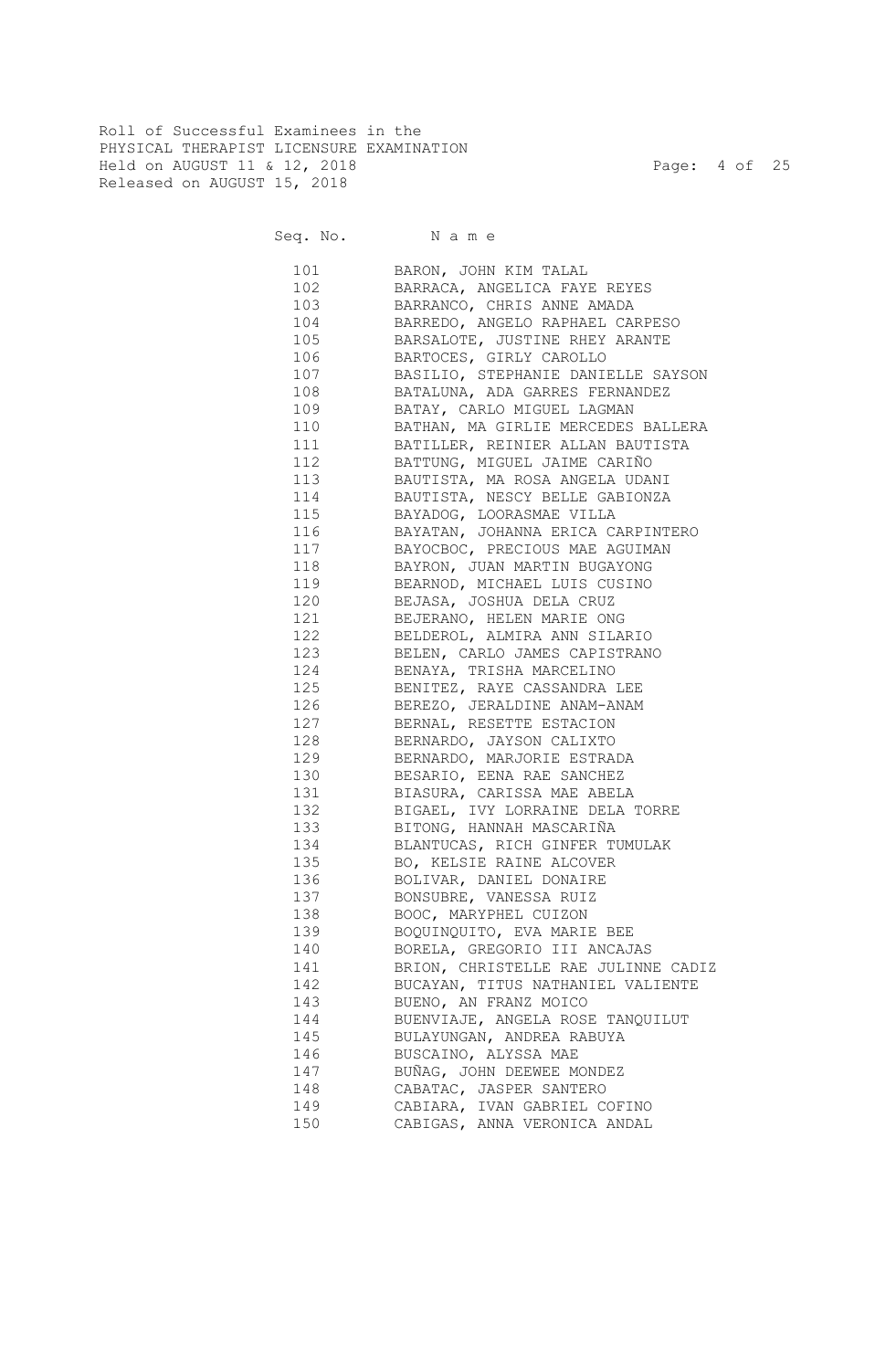Roll of Successful Examinees in the PHYSICAL THERAPIST LICENSURE EXAMINATION Held on AUGUST 11 & 12, 2018 Page: 5 of 25 Released on AUGUST 15, 2018

Seq. No. Name

 151 CABRAL, MEG ALEXXE REYNALDO 152 CABRERA, JEFF ANTONNI NUÑEZ 153 CADIENTE, FRANCES MARIE ESTORCO 154 CADIENTE, RICHMOND JIM CASTILLO 155 CALADO, HANNAH PATRICIA REYES 156 CALAWAN, LERVIM LEE BORRES 157 CALDERON, BEAU AHREN EMERITO III ATUPAN 158 CALLAO, KHRISTIAN FERNANDEZ 159 CALUSCUSAN, POL ELDRIDGE CATAPUSAN 160 CALVO, MITZI TABLIGAN 161 CAMHOL, FRAULINE JOY ALLAGA 162 CAMILA, PATRICIA LIZETTE ADRIANO 163 CAMOTES, CIARA CABALES 164 CAMPANO, ANN CHIZETTE SALCEDO 165 CAMPILAN, AXEL JACOB LIGAN 166 CANAMAN, GERONIMO DUGTONG 167 CANINDO, KATE RAZELLE SEVILLA 168 CANITA, VIA ELISA SAQUIBAL 169 CANLAS, MAJAH MAHARLIKA DEFANTE 170 CANLAS, RANDELL VINCENT CARIMPONG 171 CANOY, CHRISTINE JOY BUREROS 172 CANTOS, JOEMARI REYES 173 CAPA, MATHILDA LOUISE DEADA 174 CAPATI, VINCENT RAPHAEL BACHO 175 CAPULONG, AERIELLE NICOLE GALICHA 176 CARACUEL, LUIS MIGUEL SALAS 177 CARATAY, KHRISTIAN ANTHONY SEGOVIA 178 CARATAY, VAN MIKHAIL SEGOVIA 179 CARNICER, CHRISTINE JOYCE RADAZA 180 CARUNGAY, ABBE KANE RELEVO 181 CASQUEJO, PAUL JOHN NUÑEZ 182 CASTRO, AUGUSTINE VAL MAGAT 183 CASTRO, JAN MICHAELLA GILBALIGA 184 CATAN, KC ENCILAY 185 CAVALIDA, ELOISE MICHELLE BENDULO 186 CAÑADA, ALLEN JOYCE MEDRANO 187 CAÑETE, RENE TRISTAN III JUANICO 188 CEBALLOS, KLARISS CAGASCAS 189 CEBEDA, LOUISE ABIGAIL DEANG 190 CELESTIAL, PAOLO GRANADA 191 CELLAN, MILKESIKY MAE AUTOR 192 CENIZA, CAREN JOY SUAN 193 CERVANTES, MARILEN GRACE ROSALES 194 CHAN, STACIE NOELLE CO 195 CHUA, DENNIELE MAE CELIS 196 CHUA, FRANTZ NICHOLAS ALUNAN 197 CHUA, NICHOLE LAO 198 CHUMACOG, COLE SHEKINAH SEGSEG 199 CO, JOHANN MATTHEW FERNANDEZ 200 CO, JOYCE VALERIE BALISBIS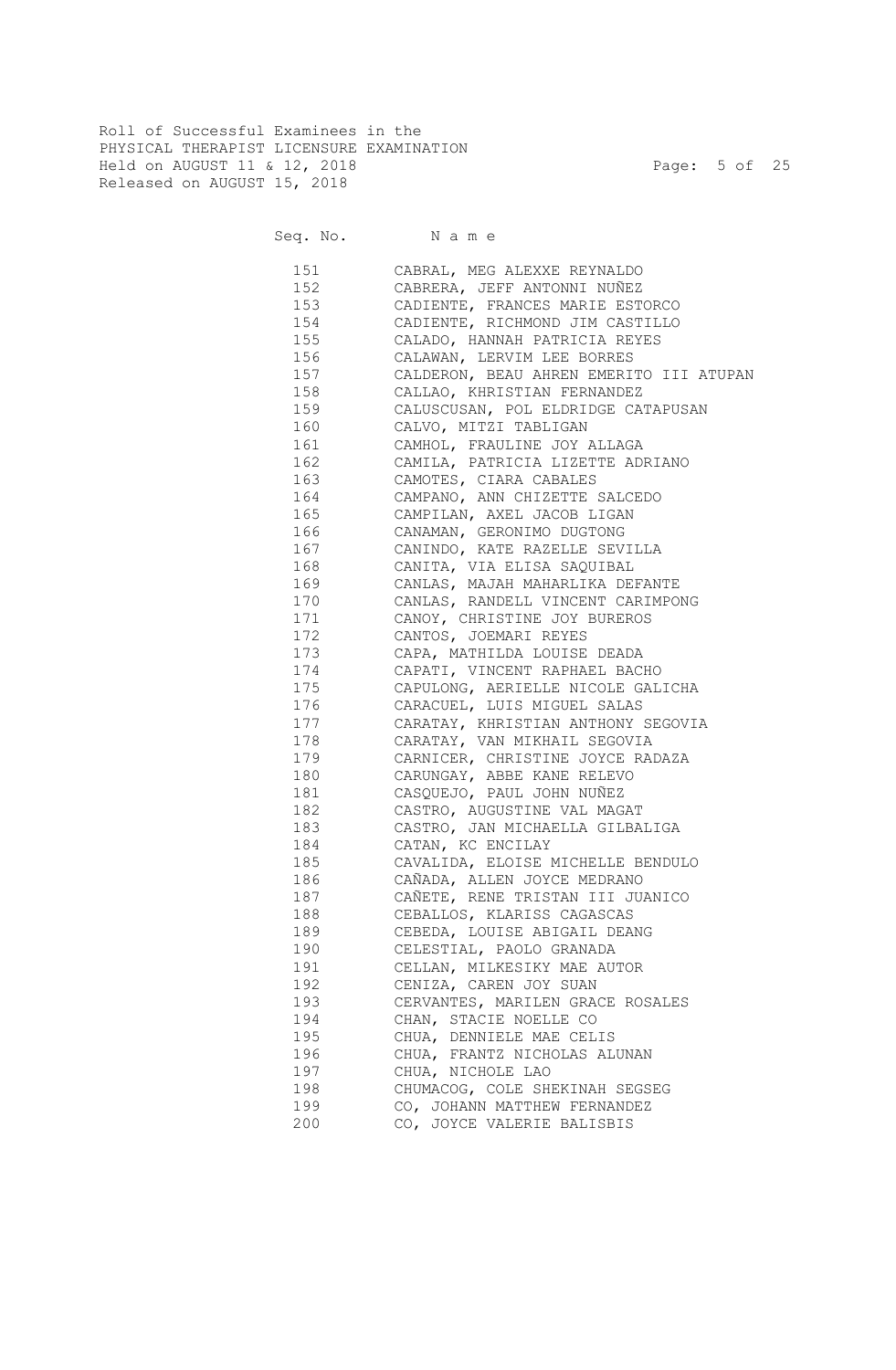Roll of Successful Examinees in the PHYSICAL THERAPIST LICENSURE EXAMINATION Held on AUGUST 11 & 12, 2018 Page: 6 of 25 Released on AUGUST 15, 2018

Seq. No. Name

 201 COCJIN, JUDY ANN MIRASOL 202 COLIMA, ROM YSABELA REAL 203 COLOMA, RG VINCE ALEIGHN SIAO 204 COMETA, RACHELLE LEE 205 CONDE, EIRON MICHAEL MORIONES 206 CONDE, LYLA ERYTHRINA TORRES 207 CONTAPAY, CHARLANE MAE GATICALES 208 CORDENILLO, RAFAEL LORENZO CENIZA 209 CORDIAL, SHERYL ORATIL 210 CORPUZ, KATRINA MAE BALACANO 211 CORREO, PHILIP LOUIE PUNZALAN 212 CORREOS, LOUISE GUENEVERE ESCOBAL 213 CORTES, CHRISTIAN DALE MARQUEZ 214 CORTEZ, NATHANIEL FERNANDO VILLAMIDEZ 215 COTIANGCO, ELFIE BALBUENA 216 CRUZ, ARIANDE SUNDIAM 217 CRUZ, JESSICA MAE DUMPIT 218 CRUZ, JOAQUIN ANGELO MARCELO 219 CRUZ, KARLA CASTILLO 220 CRUZ, KIMBERLY JOY CORIGAL 221 CRUZ, RHEALYN REYES 222 CRUZ, STEFANIE MAE TELAN 223 CUADE, COLEEN ADAJAR 224 CUADRA, YVAN JOSHUA BADILLA 225 CUARTEROS, MARIA LOUISE MORENO 226 CUENTO, JOHN RUSSEL CASTILLO 227 CUI, BEAFLEUR ELAINA DOMINGO 228 CUNANAN, JADE ADRIAN RIVERA 229 CURAMEN, KARL MATTHEW CLARONIÑO 230 CUSTODIO, MARIA ISABELLE FRANCISCO 231 DABALOS, ELAISSA MAREE MANTOS 232 DAGASDAS, KENNETH PARAGELE 233 DAITOL, CYLA LEIZETTE FELISILDA 234 DALANGIN, RAD AYVAN ARANGILAN 235 DANDAN, RONNALD ANIÑON 236 DANGAN, DAVE AARON VILLANUEVA 237 DANIEL, JC CLARE MAGLANGIT 238 DANS, MAGUN PATIÑO 239 DARAL, JIGER GASTON RODRIGUEZ 240 DARANTINAO, ALYSSA DAUPLO 241 DATOR, CHRISTIAN CHARLEMAIGNE ADVINCULA 242 DE ALBA, LUCILA CAMALIGAN 243 DE CASTRO, LAUREN MARJORIE DURAN 244 DE CASTRO, LYKA JANNELL MENDOZA 245 DE GUZMAN, FRANCESCA MARIE RODRIGUEZ 246 DE GUZMAN, MARIA ANGELICA PAOLA DE LUNA 247 DE GUZMAN, MIGUEL JOSHUA DARIO 248 DE GUZMAN, RANDALL KERVIN POSADAS 249 DE JESUS, CEDRIC 250 DE JESUS, JANINA MANINGDING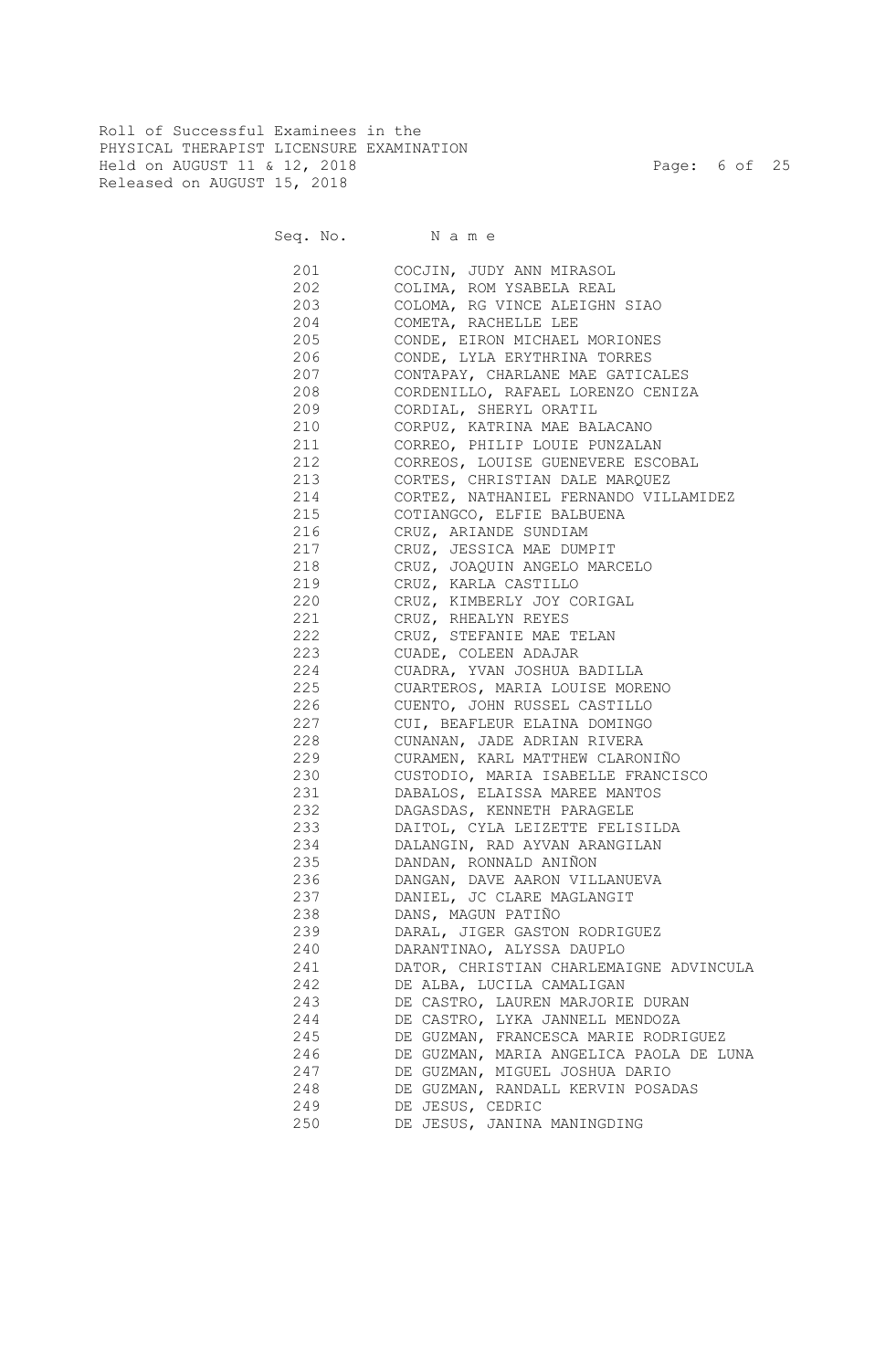Roll of Successful Examinees in the PHYSICAL THERAPIST LICENSURE EXAMINATION Held on AUGUST 11 & 12, 2018 Page: 7 of 25 Released on AUGUST 15, 2018

| 251 | DE LA BANDA, RODYZZA VACHELL ZERRUDO |
|-----|--------------------------------------|
| 252 | DE LA CRUZ, RAFFI VENUS CACERES      |
| 253 | DE LEON, PHILIP JOSHUA DELA CRUZ     |
| 254 | DE MAYO, JAMILLA TERO                |
| 255 | DE MESA, JOHN STEPHEN                |
| 256 | DE OCAMPO, MAIRAH MAE ABON           |
| 257 | DE VITERBO, SHANELLI MORENO          |
| 258 | DECENA, DOROTHY FIELLE DINERO        |
| 259 | DEE, MICHELLE DIMAANO                |
| 260 | DEL ROSARIO, ERIKA SOQUE             |
| 261 | DEL ROSARIO, NICOLE PADILLA          |
| 262 | DELA CRUZ, ANNA MARELLA CATACUTAN    |
| 263 | DELA CRUZ, ERYLL MAE SOSA            |
| 264 | DELA CRUZ, RACHEL ANN DONATO         |
| 265 | DELA PEÑA, PATRICIA DENISE TAYONG    |
| 266 | DELA ROSA, JENEVIEVE GO              |
| 267 | DELAG, ANDREA MAE VELASCO            |
| 268 | DELATORE, MARYJO JUSTINE VILLARUEL   |
| 269 | DELIGERO, HANNAH GABRIELLE LAROA     |
| 270 | DIACAMOS, AZRIEL INDIOLA             |
| 271 | DIAZ, JEROME JAVIER                  |
| 272 | DIMALANTA, DANICA LOMIBAO            |
| 273 | DISPO, KATHLEEN GRACE SADORRA        |
| 274 | DISPO, KATLEEN CAAYA                 |
| 275 | DIZON, MARIA PAMELA VICTORIA PERVERA |
| 276 | DOLAUTA, WENCY LEAH MAGHAMIL         |
| 277 | DOMINGUEZ, CARL JUSTIN AÑIS          |
| 278 | DONASCO, NEAN PAULINE BALDOS         |
| 279 | DONGALLO, SHARI NICOLE CABATAÑA      |
| 280 | DOROY, SHIELA MAE ALCANTARA          |
| 281 | DUBOUZET, AARON CHRISTIAN JAVIER     |
| 282 | DUBOUZET, MARCUS ALBANO              |
| 283 | DUCUSIN, KARL ANGEL ESTOQUE          |
| 284 | DUEÑAS, AL DARIUS UGAT               |
| 285 | DUMALAG, DAN REY BALBUENA            |
| 286 | DUTERTE, MARCO SEBASTIEN ROBLE       |
| 287 | DY, JANRO CALVADORES                 |
| 288 | EBRADA, JUSTHINE JEFF SOCO           |
| 289 | ECHAVEZ, ALFONSO SENO                |
| 290 | ECHAVIA, GABRIELLE ERIKA CAINGLET    |
| 291 |                                      |
|     | EDRALIN, KIM ALEXIS MERCADO          |
| 292 | EGE, KRISTIN MAY CENAS               |
| 293 | EGOS, GEA ANGELI DANIEL              |
| 294 | EGWARAS, JAN REA NAVARRETE           |
| 295 | EJERCITADO, LEZLY SUELAN             |
| 296 | ELEGADO, KHRISTIAN PAOLO CORPUZ      |
| 297 | ELMAGA, CHAISA GELLESANIA            |
| 298 | ENCABO, JO ANNE AMPARITO CORPUZ      |
| 299 | ENCARNACION, RIENZI GABRIEL TOLIMAO  |
| 300 | ENRIQUEZ, MARIA ARAH COLINE LARGO    |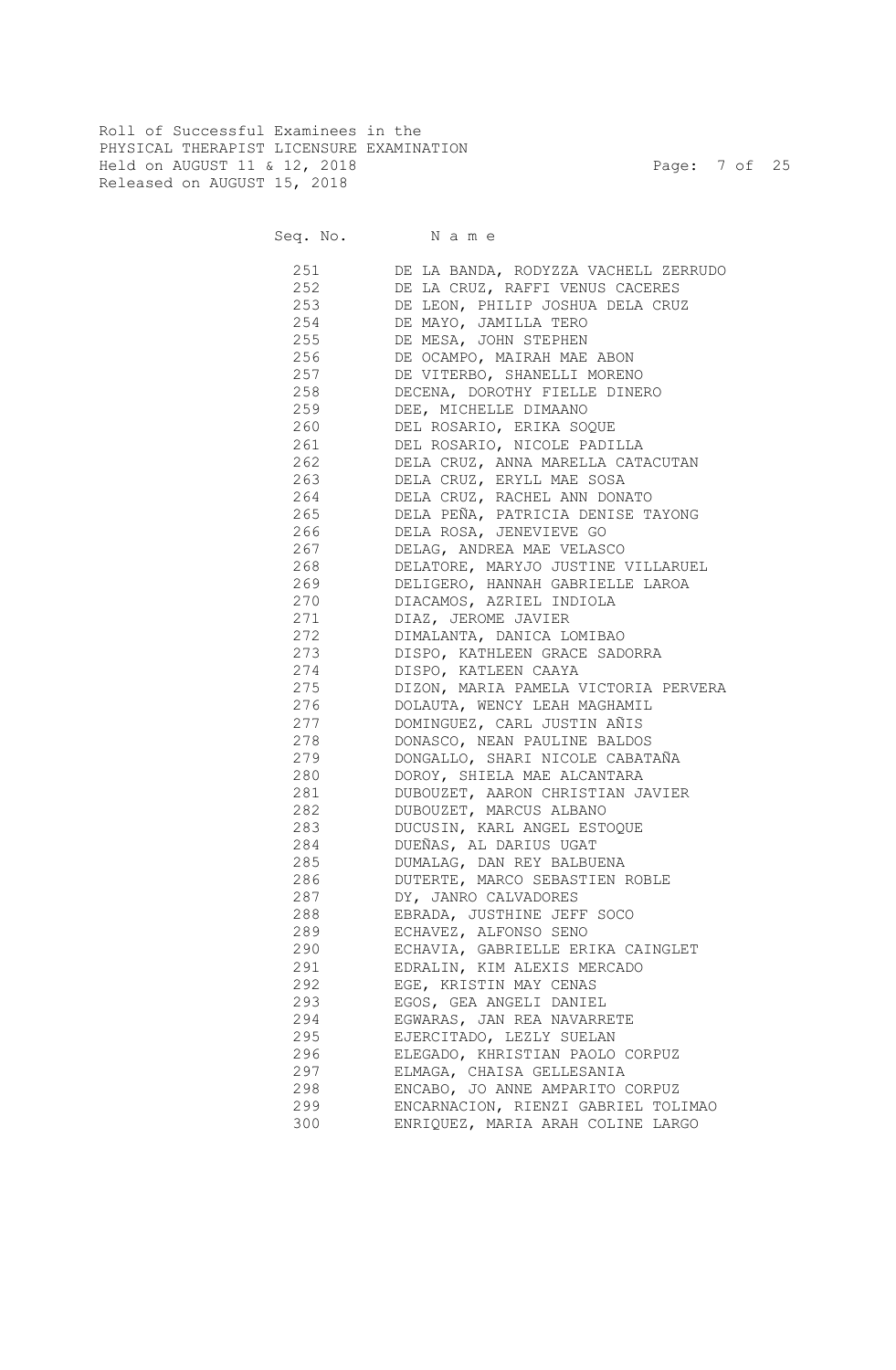Roll of Successful Examinees in the PHYSICAL THERAPIST LICENSURE EXAMINATION Held on AUGUST 11 & 12, 2018 Page: 8 of 25 Released on AUGUST 15, 2018

| 301 | ENRIQUEZ, MARIA FELISA ALEJANDRIA           |
|-----|---------------------------------------------|
| 302 | ENRIQUEZ, RACHEL ANN SERRANO                |
| 303 | EPRES, ZYRIANNE GRACE REGONDOLA             |
| 304 | ESCARIO, AMOR RICAPLAZA                     |
| 305 | ESCARO, CARLO RIOMALOS                      |
| 306 | ESMAS, PATRIZZIA DIANNE MALOLOY-ON          |
| 307 | ESMER, SHANNON NICOLE                       |
| 308 | ESMILLA, ALLECIS ROBIS                      |
| 309 | ESPAÑOLA, NICOLE JUNE ORIA                  |
|     | 310<br>ESPEJO, KRISTINE CESAR SANGDAAN      |
|     | 311 ESPIRITU, EILEEN DENNISE DELA CRUZ      |
|     | 312 ESPLANADA, FRANCES MAE                  |
|     | 313 ESTEVES, RYSSEL ANNE OFIANA             |
|     | 314 ESTRADA, ALYSSA JOY ESTOQUE             |
|     | 315 ESTRELLA, ALYSSA JOANA VALENTINO        |
|     | 316<br>ESTRELLA, ERIKA MANLANGIT            |
| 317 | EZPELETA, JELLICA MAE CELOSO                |
| 318 | FABON, MARIA LYNIELENE FLORENTINO           |
| 319 | FAMILLARAN, BRECHELYN DE LEON               |
| 320 | FEBLE, JANE MICHELLE FRANCISCO              |
| 321 | FERNANDEZ, JAMIEL CHRISTOFFER KYLE LECITONA |
| 322 | FILOWAN, JENNY CLAIRE FOCASAN               |
| 323 | FLORENDO, MARVIN RAY RIVERA                 |
| 324 | FLORES, ANGELICA MARIE NAGAC                |
| 325 | FOJAS, KAYCEE AYUMA                         |
| 326 | FORMANES, FAITH ABIGAIL ENRICO              |
| 327 | FORNES, MA NATHALIE HONG                    |
| 328 | FRANCISCO, KATHLYN ALAYNE DE LEON           |
| 329 | FRANCO, MARIAN EDYLENE ALAVA                |
| 330 | FRIAS, PAMELA CHAIKA EDUARTE                |
| 331 | FUENTES, JERICKA DEL ROSARIO                |
| 332 | FUERTE, ALIZZA JANE APELIZAN                |
| 333 | FULLA, ROGER JR GABRILLO                    |
| 334 | FUNELAS, MICHAELLA MARIA CRUZ               |
| 335 | GABISAN, KRYSTEL DUAZO                      |
| 336 | GABUYA, ADDI ANGELO HISOLER                 |
| 337 | GACANG, JEZREEL ALCALA                      |
| 338 | GACAYAN, JOHN CHRISTOPHER RODRIGUEZ         |
| 339 | GAITERA, AYANA MARIE LAGANCIA               |
| 340 | GALANGA, REGINE PAOLA BAUTISTA              |
| 341 | GALLA, LIEZEL GONZALES                      |
| 342 | GALLARDO, MARY CLAIRE POLENTINOS            |
| 343 | GALLARDO, RIO NICOLE MACUGAY                |
| 344 | GALLENTES, JOHN MARK DE LA TORRE            |
| 345 | GAMBOA, KEZIAH PAÑEBE                       |
| 346 | GANANCIAL, MA ABEGAIL QUIENG                |
| 347 | GANANCIAL, MARBEN ENDENCIO                  |
| 348 | GARAY, BON LUIGI                            |
| 349 | GARCES, KRISTELLE ANNE MACARAAN             |
| 350 | GARCIA, ANDREW MARIE INTIA                  |
|     |                                             |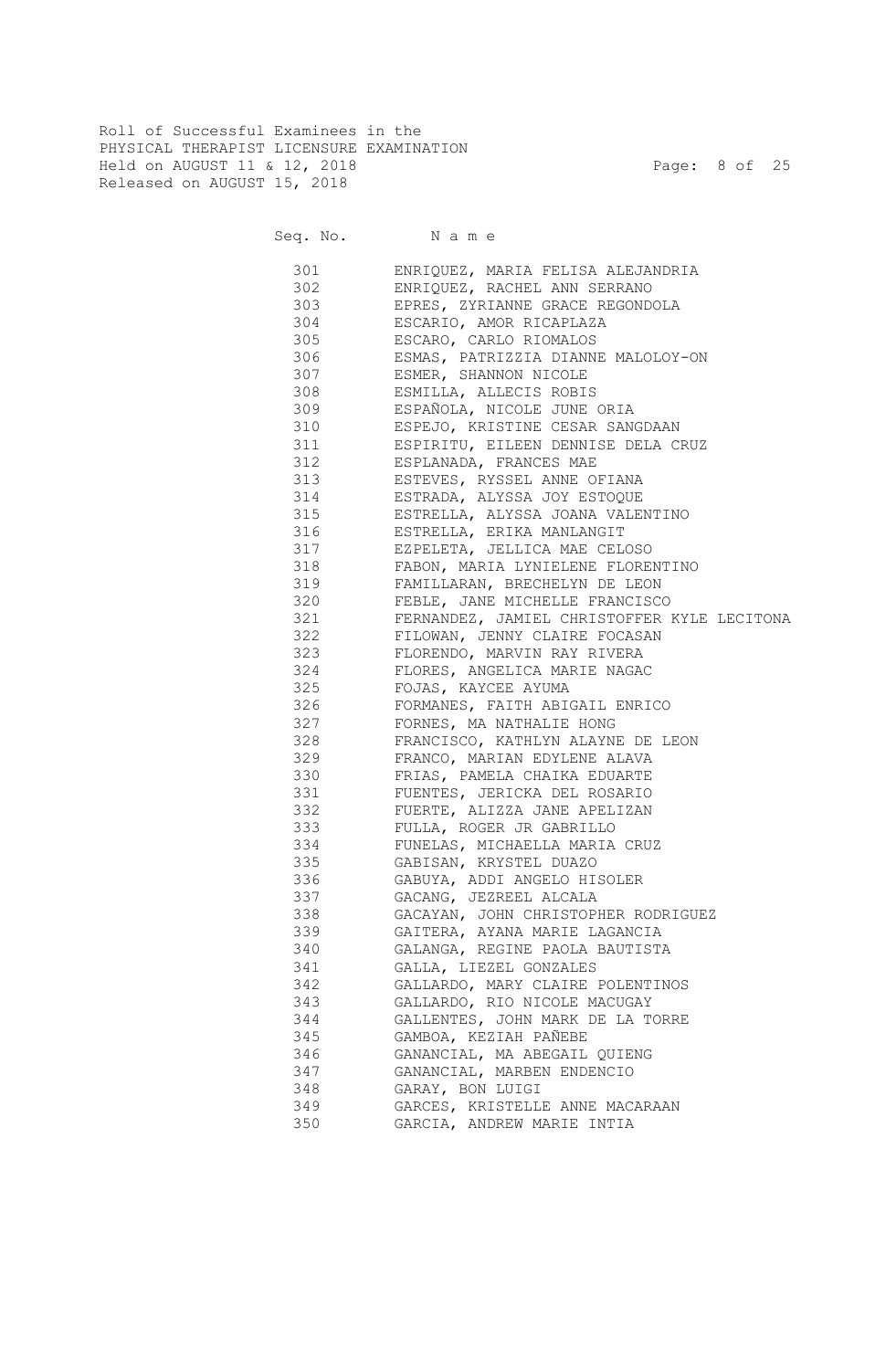Roll of Successful Examinees in the PHYSICAL THERAPIST LICENSURE EXAMINATION Held on AUGUST 11 & 12, 2018 Page: 9 of 25 Released on AUGUST 15, 2018

| 351 | GARCIA, ANNE NICOLE TORRES           |
|-----|--------------------------------------|
| 352 | GARCIA, EMMANUELLE SOPHIA GALLENERO  |
| 353 | GARCIA, MARITRECE OYAO               |
| 354 | GARDE, RENZ MARIE TALAVER            |
| 355 | GARDOSE, JESKA MAE DUNLAO            |
| 356 | GARGANERA, JAIME GABRIEL DIZON       |
| 357 | GARRUCHO, DOMINIC FERNANDEZ          |
| 358 | GASCON, JUSTIN JUNIUS RILLERA        |
| 359 | GAVINO, JANVIERA MARI CABE           |
| 360 | GAW, CHARMAINE NICOLE WONG           |
| 361 | GAYO, PROS JULIENE ENCONTRO          |
| 362 | GELLANGARIN, VINCENT MARK ADECER     |
| 363 | GENSOLI, ELAINE JOY GARCIA           |
| 364 | GEOLLEGUE, DONNALENE SEVA            |
| 365 | GEONIGO, FAITH VANGUARDIA            |
| 366 | GERMANO, ANGELICA JMI ROYALE SARABIA |
| 367 | GERVACIO, CRISTINE ARIANE            |
| 368 | GEÑOSO, ANGELICA PEOLIO              |
| 369 | GIRASOL, CAROL RIVERA                |
| 370 | GISON, MARY BEATRICE ALBASON         |
| 371 | GO, BIANCA MAURICE PLANAS            |
| 372 | GO, CHRISTINE MAE GIBERSON           |
| 373 | GO, IANNE JOY CALMA                  |
| 374 | GO, KARA PATRICIA                    |
| 375 | GO, VANESSA TALABOC                  |
| 376 | GOMEZ, DJEZETTE MARIAN MAGPANTAY     |
| 377 | GOMEZ, GUIA MAE ABALOS               |
| 378 | GOMEZ, MARK JUSTINE BATILLER         |
| 379 | GOMEZ, SOPIA BEATRIX ADARLO          |
| 380 | GONZAGA, MYLES ROBERT DUPLIAN        |
| 381 | GONZALES, ALYSSA AMBURGO             |
| 382 | GONZALES, GELLA RAMOS                |
| 383 | GONZALES, KLEIF REYNALD NERI         |
| 384 | GONZALES, MEGAN MARIE UY             |
| 385 | GONZALES, RUBY GRACE TAASAN          |
| 386 | GONZALES, ZAINA DEPATILLO            |
| 387 | GRANZON, PHENNUELHY-GRANT MIRASOL    |
| 388 | GRIJALDO, KRISTINE AFABLE            |
| 389 | GUERRERO, DHAISY MAY ALFEREZ         |
| 390 | GUERRERO, SAMUEL PAULO NAVARRO       |
| 391 | GUEVARA, FRANCIS JOHN BERNIL         |
| 392 | GUINTO, ANNA MICHAELLA PARAS         |
| 393 | GUMALO, NEIL GABRIEL BULING          |
| 394 | GUTIERREZ, GYCEL AMIGABLE            |
| 395 | GUTIERREZ, RUFFA MABINI              |
| 396 | HABOC, PAULINE VICTORIO              |
| 397 | HENSON, KIMBERLY NICOLE STA ANA      |
| 398 | HICETA, MONINA JEAN ARANTON          |
| 399 | HIPOLITO, DIANA DUNGAO               |
| 400 | HORTIZANO, CHARMAINE ESPAÑO          |
|     |                                      |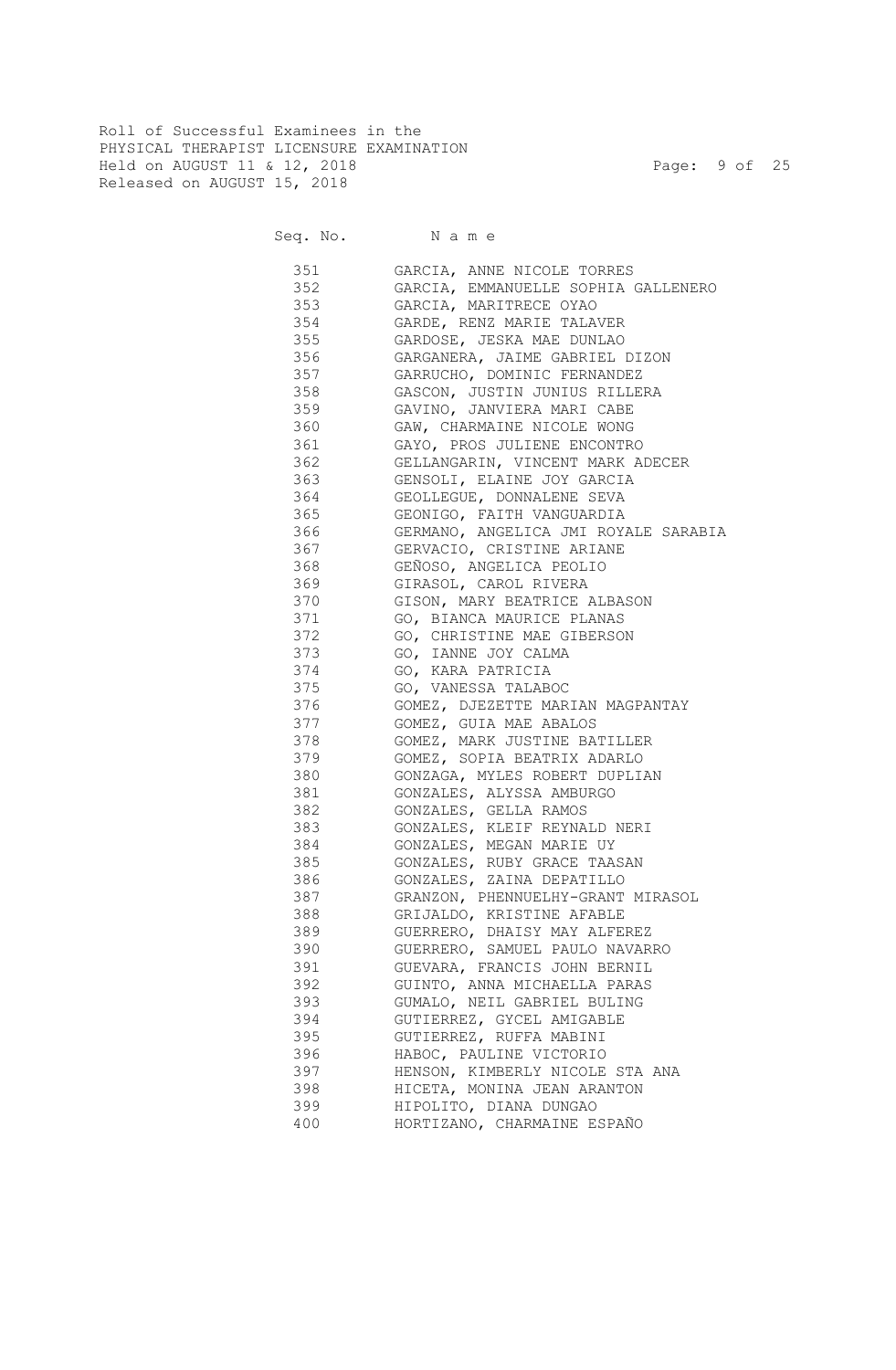Roll of Successful Examinees in the PHYSICAL THERAPIST LICENSURE EXAMINATION Held on AUGUST 11 & 12, 2018 Page: 10 of 25 Released on AUGUST 15, 2018

| 401 | HURTADO, CHARINA VILLAHERMOSA       |
|-----|-------------------------------------|
| 402 | IBAÑEZ, MARY ALMARC SAGAAD          |
| 403 | IGNACIO, ANA MAY LORAINE SACDALAN   |
| 404 | IGNACIO, BEATRICE AEJMOR SY         |
| 405 | IGNACIO, MARYCHRIS KATHLEEN SILVA   |
| 406 | IGOT, BABYLYN MAQUILANG             |
| 407 | ILAGAN, MARIE DENISE ANDAL          |
| 408 | IMPERIO, ANGELA BEATRIZ ROURA       |
| 409 | INFANTA, JAMAICA MAY TACLA          |
| 410 | INOCENCIO, KIMBERLY JOY CONSTANTINO |
| 411 | INTAL, MARVIN VERDIDA               |
| 412 | JABILLES, RIGEL KENT LIMPIO         |
| 413 | JAEL, MARIAE PATRICE HERNANDEZ      |
| 414 | JAMILI, TRISHIA MAE PARABA          |
| 415 | JAMOLO, PETER JUNE TOLOSA           |
| 416 | JARDELEZA, GENE PAUL REYES          |
| 417 | JAVELOSA, RAFAELLA YULO             |
| 418 | JERESANO, ROCHEL CRIZZIA MARZ       |
| 419 | JONAS, JACQUELINE AMAT              |
| 420 | JORDAS, JASMINE NIGOZA              |
| 421 | JOSE, RAYMOND BIEL JOSEPH           |
| 422 | JOSOL, JOHN CHRISTOPHER CINCO       |
| 423 | JOSOL, KARL MATTHEW CUSTODIO        |
| 424 | JOSUE, JILL WABE                    |
| 425 | JOSUE, SOLANGE NIKKAMAE ABIERA      |
| 426 | JUANILLO, DIANNE GRACE MEREN        |
| 427 | JUMAMOY, SHEENA MARLA SANCHEZ       |
| 428 | JUTARE, CHRISTIAN ANGELO DIGNADICE  |
| 429 | KABIGTING, CHRISTIAN PAULE          |
| 430 | KAGAOAN, MARY HELEN MONTEPIEDRA     |
| 431 | KAKILALA, KEANU KYLE BAQUILOD       |
| 432 | KHO, NICOLE ANNE SICHON             |
| 433 | KUIZON, MICHAEL JOHN PERILLO        |
| 434 | LABATA, FRANZ JAMIS                 |
| 435 | LABRA, MARLOU MATTHEW ARABILLA      |
| 436 | LACHENAL, JAN NOWEL LAUREANO        |
| 437 | LACIA, KENNETH JEAN ESOY            |
| 438 | LADERA, MOJICA MABEL PAGADUAN       |
| 439 | LADEZA, ANGELA MARIZ PAMPLONA       |
| 440 | LADISLA, NORMAN KENNETH ELVAMBUENA  |
| 441 | LAGMAY, MARY MARGUERITE BANZUELO    |
| 442 | LAGRISOLA, MARIA CARMINA CARPIO     |
| 443 | LAGTAPON, CHRISTIAN ANGELO POTESTAS |
| 444 | LAGUINDAB, HEBAH BAYBAYAN           |
| 445 | LAMADRID, RAYMUND LAGAYAN           |
| 446 | LANDINGIN, JUNE ANDREW JOSE CORDERO |
| 447 | LANGCATO, ARES FUTIC                |
| 448 | LAO, JOHN BRAULIO EVEREST MAÑUS     |
| 449 | LAO, PAULA ALEXIS GACANG            |
| 450 | LAPADA, JACQUES CRISTELLE NERIT     |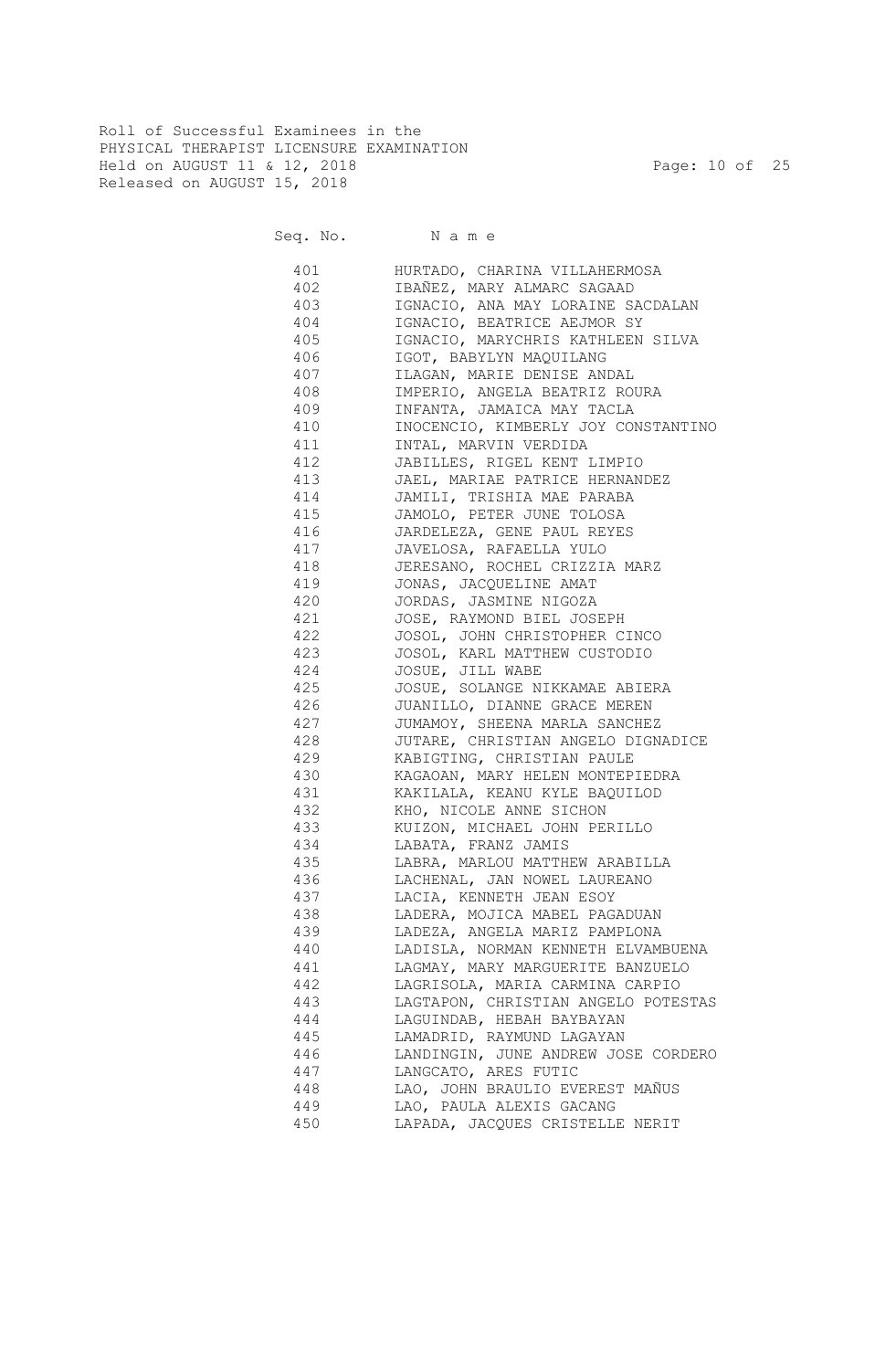Roll of Successful Examinees in the PHYSICAL THERAPIST LICENSURE EXAMINATION Held on AUGUST 11 & 12, 2018 Page: 11 of 25 Released on AUGUST 15, 2018

Seq. No. Name

 451 LAPNAWAN, ALMA GRAIL AYYONG 452 LAS PIÑAS, JEREMY LEGASPINA 453 LASALETA, JESSIE LYNN SORONGON 454 LASAM, EMILIO MARQUEZ 455 LASTIMOSA, IRA ALYSSA CALICDAN 456 LASTIMOSO, RONELIA PONDARA 457 LATOSA, KEVIN MARK PAOLMA 458 LAURESTA, MEL ALLEN SEVILLA 459 LEGARTE, ROQUE ROSS DAYANAN 460 LEGASPI, MARK ADRIAN CRUZ 461 LICHAUCO, MARY VIANELLE LLANTINO 462 LIM, AREANA KEZIAH COREJADO 463 LIM, HANNA ANGELICA ECHEVERIA 464 LIM, PETER PAUL LIMATOG 465 LIM, SHEENA SALON 466 LIM, WENDELL ADRIAN OSIO 467 LIMBOY, JAN LEVINE ROBLES 468 LIMJOCO, MA CARMELA EMILIA GUEVARA 469 LITANG, JOVITO III DAQUIS 470 LITE, TRISHA MAE DE GUZMAN 471 LIU, BONITA SHADANELLE BAYLON 472 LIZADA, PRINCESS MAY CERNA 473 LIZARDO, MARCUS IAN BRAÑA 474 LLAGAS, RUFFA MAE 475 LLAMZON, LIAN ANGELICA GUIANG 476 LLANO, JOANABEL 477 LLOVIT, LOUELLA MURILLO 478 LOBRIN, DENIEL ROY ADRIANO 479 LOPEZ, KEITH ANTHONY BANTAYANON 480 LOPEZ, RONA JANE REPUYA 481 LORENZO, AMIEL MADRIGAL 482 LU, MARC LAWRENCE 483 LU-ONG, JENY ANNE BINWAG 484 LUAREZ, RIZA MAE ARNUZA 485 LUCENA, MA ISABEL LINAO 486 LUCHE, DEAN ROXANNE TOMPAR 487 LUKBAN, JUSTIN CATEUS HILARIO 488 LUMBES, NESTOR JR CELEVAREZ 489 LURANAS, FRANZ ETHELLE BIRONDO 490 MAATA, CHLOE ANGELIQUE YAÑEZ 491 MAAÑO, BEIA ANGELICA DAMOLO 492 MABANAG, WILLOW AIDAN BALAIS 493 MABULAC, ROSE ANN ARAZA 494 MACATANGAY, DIANE CLARICE AÑONUEVO 495 MACUGAY, TIARRA MAE YANTO 496 MADALI, KENNETH ALDUCENTE 497 MAGALING, BENETTE DE LEON 498 MAGBANUA, ARON JOHN ANDRADE 499 MAGNO, NICOLE POSADAS 500 MAGSINO, LYLE ERNEST JAVONILLO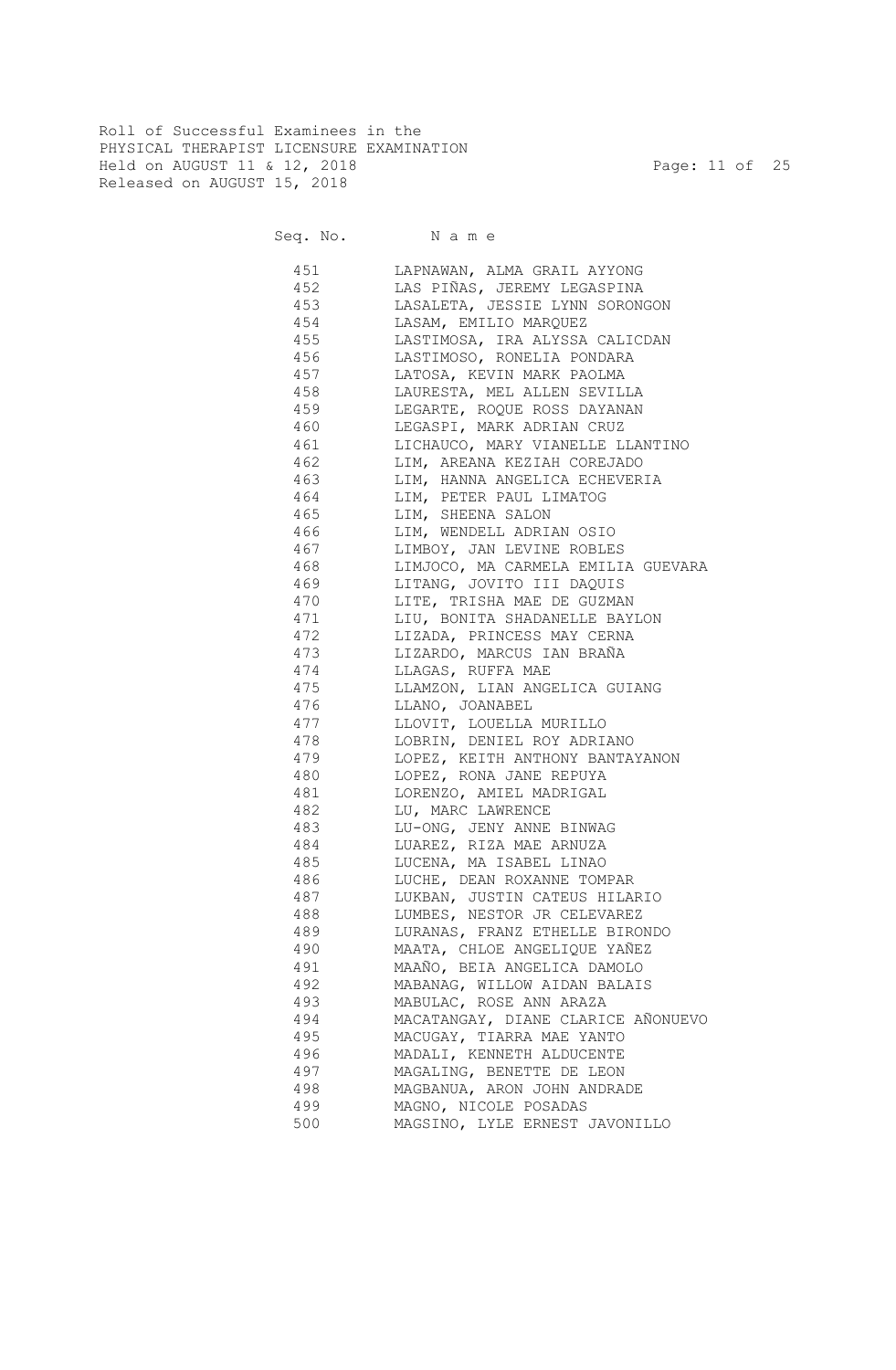Roll of Successful Examinees in the PHYSICAL THERAPIST LICENSURE EXAMINATION Held on AUGUST 11 & 12, 2018 Page: 12 of 25 Released on AUGUST 15, 2018

| 501            | MAGTOTO, FRANK SEAN PORRAS                 |
|----------------|--------------------------------------------|
| 502            | MAGYAYA, ARIANNE IVY AGUIRRE               |
| 503            | MAISO, LOVELY MEJALA                       |
| 504            | MAISO, PRECIOUS MEJALA                     |
| 505            | MALAN, AUDREY CALMA                        |
| 506            | MALIJAN, NIÑA ANGELICA ESEO                |
| 507            | MALINAO, GEA GESTO                         |
| 508            | MANAGBANAG, DAWN TIONGCO                   |
|                | 509 MANCAO, SERNON THOMAS ALINSUG          |
|                | 510 MANCIA, PHILIP DESPI                   |
|                | 511 MANDARIO, ANGELICA MARIE VILLANUEVA    |
|                | 512 MANDREZA, ROWELLA CAPANAS              |
|                | 513 MANGOMPIT, MAREE DANE PERFAS           |
|                | 514 MANGOSAN, NICIAN DUMYONG               |
|                | 515 MANGUNE, AARON JOHN JOLO               |
|                |                                            |
|                | 516 MANGUSSAD, ANGELINE CZHANTAL ISIDRO    |
|                | 517 MANINGO, ROBERT AROMA                  |
|                | 518 MANLAPIG, JOHN JAMES BUENSUCESO        |
|                | 519 MANLUBATAN, EMMA MORENO                |
|                | 520 MANZANO, RIZELLE MARIE ALONZO          |
|                | 521 MAPA, ODILON ROMMEL II ANACAN          |
|                | 522 MAPALO, CHRIST CLARENCE GEMRICH SISON  |
|                | 523 MAPUE, RIA ANN ORLINA                  |
|                | 524 MARASIGAN, ARNOLD JR CO                |
|                | 525 MARATAS, LEAH MAE OPORTO               |
|                | 526 MARBELLA, SHAINA MARIE PRESILLAS       |
| 527 and $\sim$ | MARCELINO, MARIAH ROMARIZ ANIEVAS          |
|                | 528 MARIANO, CARBOM                        |
|                | 529 MARIANO, CHRISTIAN JAY DEMETRIE ASONIO |
|                | 530 MARIN, NIL CLARISSE QUIRANTE           |
|                | 531 MARO, MARITON ALEXA                    |
|                | 532 MARQUESES, JOANAMARIE CORDOVA          |
|                | 533 MARQUEZ, CHRISTINE HELENA TALAVERA     |
|                | 534 MARTIN, VINCENT CAPATAN                |
|                | 535 MARTINEZ, AUDREA UNIQUE TANDOC         |
| 536            | MARTINEZ, PATRICIA FLORENCIO               |
| 537            | MARTINEZ, PATRICIA KOLYNE                  |
| 538            | MASCARDO, NINA MARIE BIANCA LIBORNIO       |
| 539            | MATEO, JOSHUA LINDLEY INOCENCIO            |
| 540            | MATEO, RABIYA OCCEÑA                       |
| 541            | MATES, ENA CLARICE NEPOMUCENO              |
| 542            | MATOZA, KYLE CHERRIE COMENDADOR            |
| 543            | MAXINO, MYKAELA LUZ VALENTE                |
| 544            | MAYPA, JESSAN BALANDRA                     |
| 545            | MEDALLE, RICHELLE JAIME BONTUYAN           |
| 546            | MEDENILLA, ANGELA RICA                     |
| 547            | MEDEZ, JONATHAN OUIMBO                     |
| 548            | MENDE, DARWIN TIMOTHY AMISTOSO             |
| 549            | MENDOZA, ASHIEL RELOTA                     |
| 550            | MENDOZA, FRANCES JAYMEE IGBUHAY            |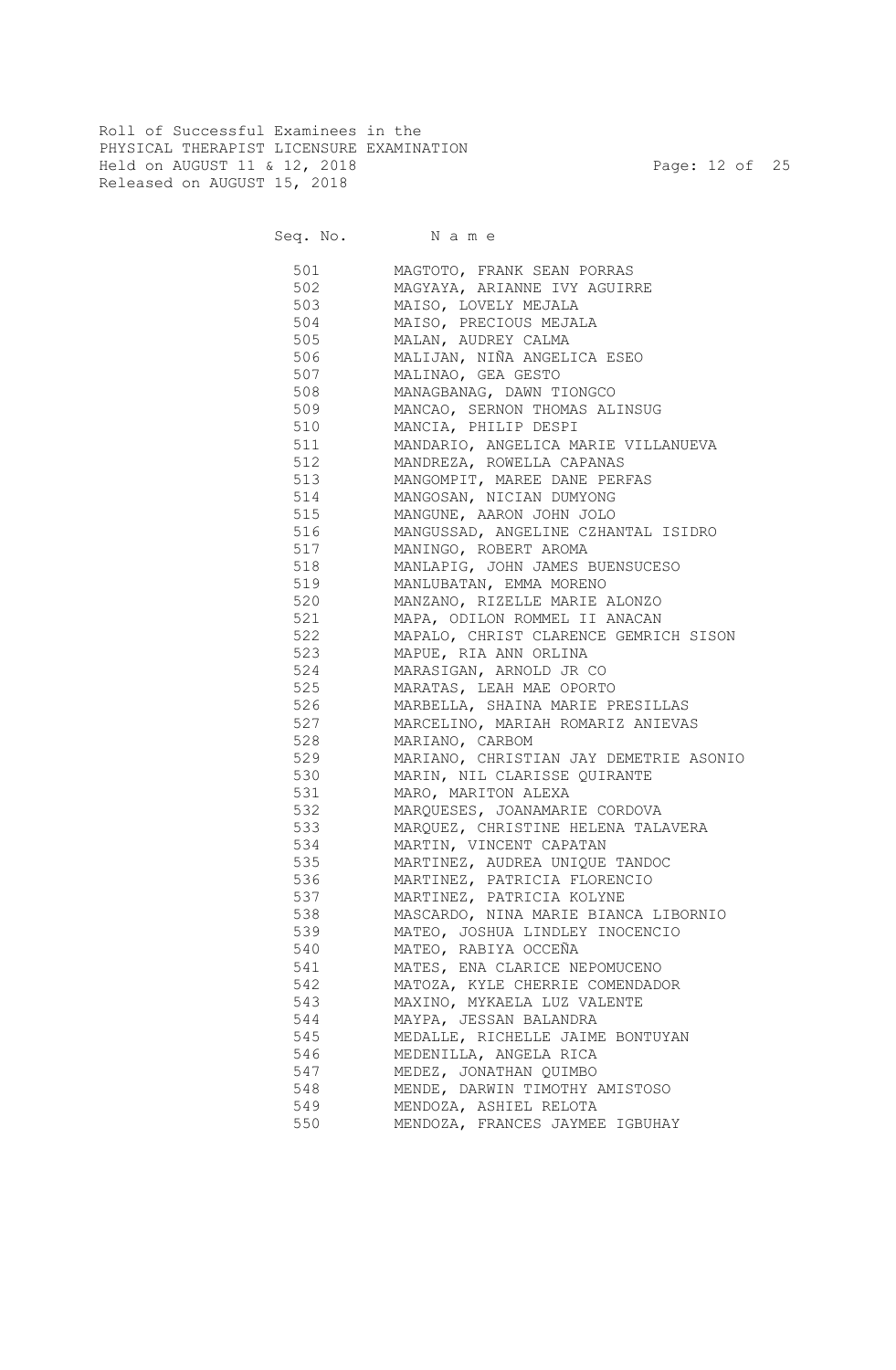Roll of Successful Examinees in the PHYSICAL THERAPIST LICENSURE EXAMINATION Held on AUGUST 11 & 12, 2018 Page: 13 of 25 Released on AUGUST 15, 2018

Seq. No. Name

 551 MENDOZA, HAZEL DAPLEEN OLARTE 552 MENDOZA, JOSE JAVIER VERGARA 553 MENGULLO, ABEGAIL NOROMOR 554 MENOR, KAREN ROSEPERL IGNACIO 555 MENOR, SHERRIMAE LECHADORES 556 MERCADO, KARL STEPHEN UMALI 557 MERCADO, MARYSHYLLE THERESE GALINATO 558 MERCOLITA, KARINA GO 559 MIER, KIMBERLY ANTOINE JUBAN 560 MIFOR, PAULINE GRACE AGUILAR 561 MIJARES, KENT JOSEPH GANAAN 562 MINSALAN, CHRISTOPHER ROMERO 563 MIRAVELES, ALLANETTE CATES REALIZA 564 MITRA, JESSA MARIAH CALAYAG 565 MOJICA, KRIZZA ANGELYN DE LEON 566 MOLEN, RACHEL AUDREY CASTILLON 567 MONAYA, SHANNEN AIRA CEDILLO 568 MONDARES, ANGEL ANN DAMAOLAO 569 MONLEON, VAUDE VILLE ORQUIA 570 MONTANO, MICHAEL VINCENT DE VILLA 571 MONTAÑEZ, RAFF DEEJAY ROBENTA 572 MONTAÑO, MICHAEL GABRIEL ROMA 573 MONTECINO, JESSICA CHRISTINE REGALADO 574 MONTEMAYOR, ALYSSA MAE BETIA 575 MONTEMAYOR, EUNICE MAY DEPOSITARIO 576 MONTEMAYOR, JOHN PHILIP GUERRERO 577 MONTES, ABEGAIL CLASITA 578 MONTESINO, ALEXA MARIE MARAVILLA 579 MONZON, ELOISA PHIL CABANGIS 580 MONZON, ERIN NICOLE GONZALEZ 581 MORALES, DIANNE MARIE ARCILLAS 582 MORAN, ROZZANE LEI MANDIN 583 MORENO, MARIA ANGELA MONIQUE SAMONTE 584 MORILLO, CLIFF REY CABILIN 585 MUGA, CHRIEZLYN FRITZIE MARIE IRIG 586 MUNDA, DARRYL VINCE AQUINO 587 MUTUC, GASTON MIGUEL BULAN 588 NACUA, JOHN KYLO VISDA 589 NADELA, GEORGETTE MAYE TAGARO 590 NAKADA, AIMI MANGROBANG 591 NAMAN, JERICA JOY NAGDAPARAN 592 NAMOL, KEZIA JALUAG 593 NAMUCO, JUSTIN MARLO DELA CRUZ 594 NANA, MA MARISOL REYES 595 NANONG, MARIE XANDRE ELLAINE PAMAONG 596 NARIDO, MIKE VINCENT BORJA 597 NATAVIO, CARYL OBAYAN NAVA, NAOMI FAYE PESCANTE 599 NAVAL, KAREN ANDREA VARQUEZ 600 NECESITO, ARIANA FRANCES MANANSALA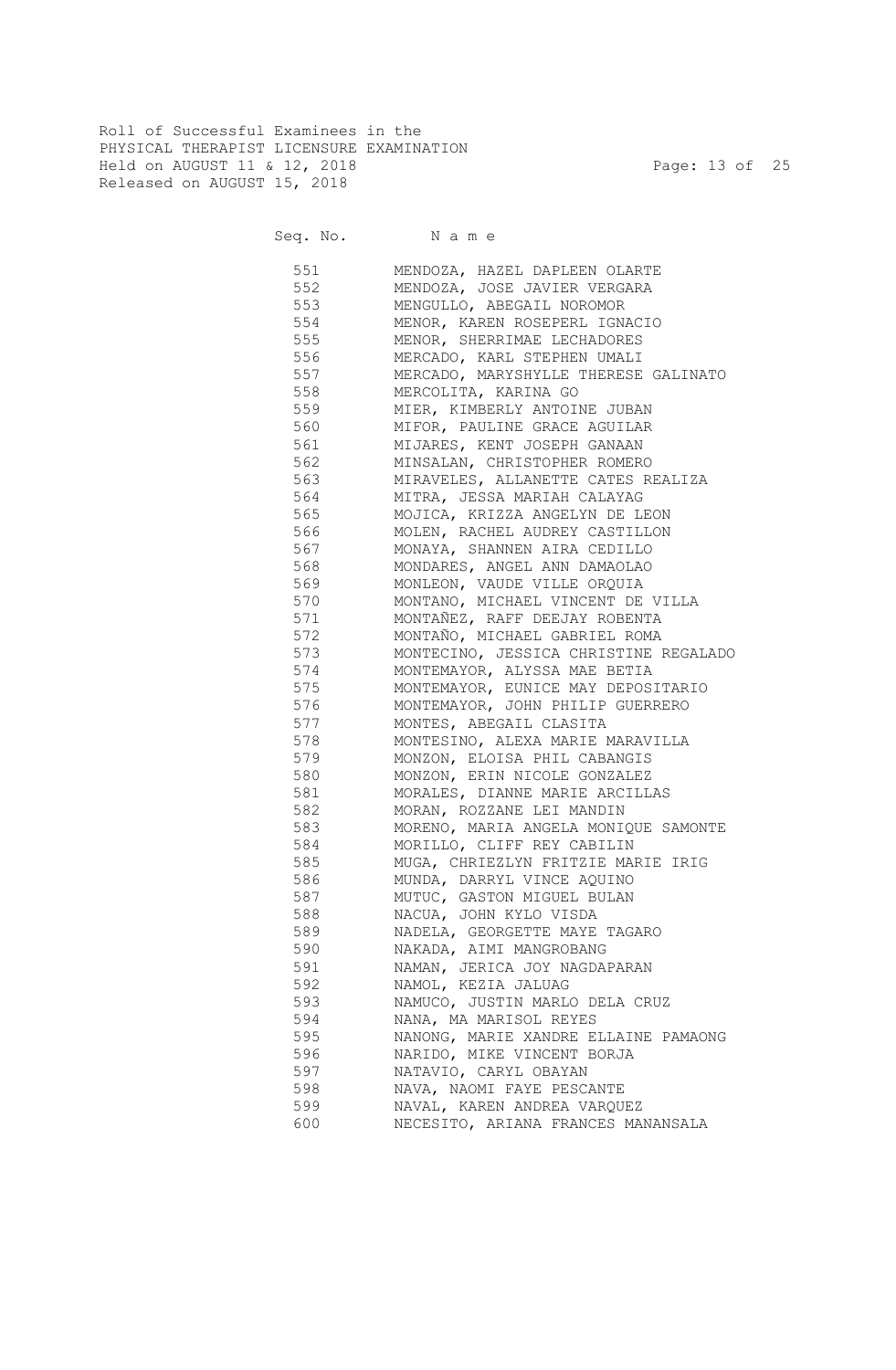Roll of Successful Examinees in the PHYSICAL THERAPIST LICENSURE EXAMINATION Held on AUGUST 11 & 12, 2018 Page: 14 of 25 Released on AUGUST 15, 2018

Seq. No. Name

 601 NEPOMUCENO, KATE LACHICA 602 NERBES, NICOLE MAY RAMOS 603 NG, GERRICK ANDREW CHRIS YU 604 NICDAO, JOSEPH LEONARD OSTREA 605 NILLOSAN, MARIAN RODELYN GUAB 606 NINI, EIJAY MICKEY ALCAREZ 607 NOCOM, EDGE CLAUDIUS MAGTOTO 608 NUÑEZ, JOHN LOUIE SAMANTELA 609 OBEDIENCIA, JANNIE ANNE SIAPNO 610 OBONG, PATRICIA ANN 611 OCONER, FERNAN LANCE PASCO 612 OLERMO, IRENE ORLINO 613 OLIS, KEVIN JAKE TORRES 614 OLIVA, CIARA LINDT ALVAREZ 615 OLIVEROS, CAITLIN MARI VILLANO 616 OLVIDO, GIORLAN SOSOSCO 617 OMANDAM, JESSA KRISHIA TIBAY 618 ONATO, JETHRO CRUZ 619 ONG, COLEEN ANGELA ALERA 620 OPADA, NEZZEL JOY LUMJOD 621 ORDOÑA, MARK ERROL IGOT 622 ORFINADA, PATRISSE CANLAS 623 ORITO, ELVIN KRISTOPHER EQUIPILAG 624 ORIÑO, RIZELLE MARGARETTE LOYOLA 625 ORTIZ, MAURA ANGELA EUGENIO 626 OSTREA, EMMANUEL JOSEPH ELMAN 627 OTAYZA, MA NIÑA ANTONIA KU 628 PAAT, JAIRA MARI ACOB 629 PABILONA, BIANCA ALYSSA GATCHALIAN 630 PACATANG, LEAH BIANCA FERNANDEZ 631 PACHECO, ELAINE MARIANO 632 PACHORRO, MARLOUISE CANLAS 633 PACUBAS, KURT JACOB GINGOYON 634 PACULAN, RENZ MATTHEW VILLANUEVA 635 PADACA, MYRNA AGUADO 636 PADIOS, MAICA TUAZON 637 PADUHILAO, MARIA LILIAN GELLO-ANO 638 PAELDILAN, ALDRIN AMPONG 639 PAGGAO, DEANELLE RAINA BANEZ 640 PAJARON, BRYLE VINCENT COMENDADOR 641 PAJO, CHRISTIAN JAY BUÑALES 642 PALALON, LAZILCON MAE ELUMBARING 643 PALERO, RAY THOMAS PORRAS 644 PALMA, ELAINE ROSE RIVERA 645 PALMA, JESHERIL URETA 646 PAMAONG, KESHIA MARIE LUNA 647 PANCHO, JUHAIM SATURNO 648 PANLILIO, JOHANNA KRISTEN SAN JOSE 649 PANTOJA, FAITH JOYCE QUIAN 650 PAQUERA, TREYA KRYSYL SABADO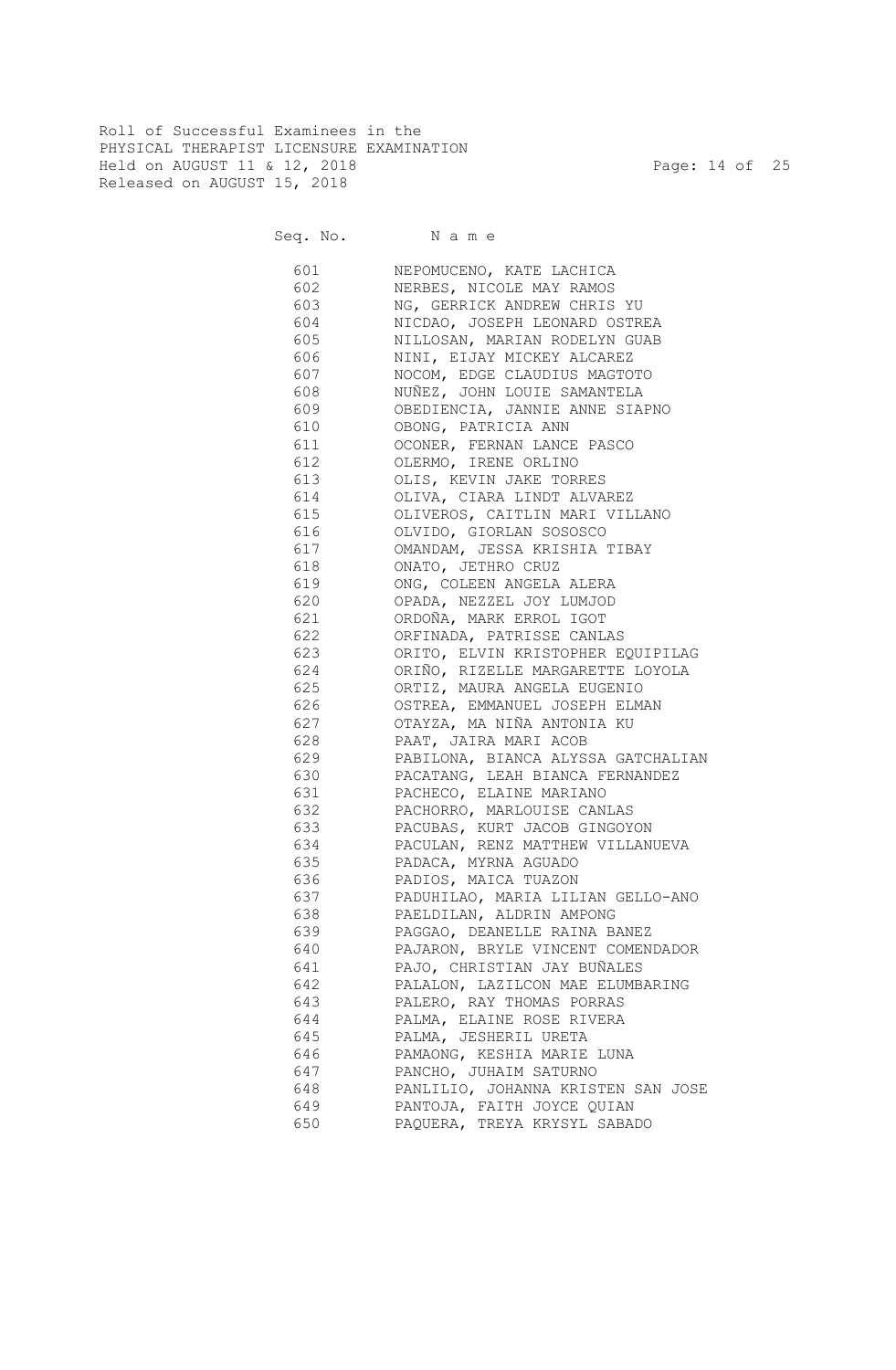Roll of Successful Examinees in the PHYSICAL THERAPIST LICENSURE EXAMINATION Held on AUGUST 11 & 12, 2018 Page: 15 of 25 Released on AUGUST 15, 2018

| 651      | PARAGUYA, JUAN PAOLO CALMA             |
|----------|----------------------------------------|
| 652      | PARCO, LOUISSE NICOLE ROSALES          |
| 653      | PASTELERO, STEPHANIE RADAM             |
| 654      | PATRON, GERALDINE ANNE                 |
| 655      | PAWI, NOREEN UNSON                     |
| 656 1    | PAYNOR, ARRA MANGUNAY                  |
| 657      | PECDAEN, JOMAR CODOD                   |
| 658      | PECSON, TIMOTHY PATRICK                |
| 659      | PEGARIDO, EMILIAN BAQUIRQUIR           |
| 660 — 10 | PELAYO, PATRICIA LOUISE COLEENE URBANO |
| 661 6    | PENDON, DOMINIQUE DELANTAR             |
| 662 —    | PEPITO, CAMILLE                        |
|          | 663 PEPITO, GLADYS MAY LIBOTLIBOT      |
|          | 664 PERALTA, CELINE IVY SANTOS         |
|          | 665 PEREZ, CEDRIC SAM MAGANITO         |
|          | 666 PEREZ, DANICA GABITO               |
|          | 667 PEREZ, GILBERT JOHN DANIEL VARGAS  |
| 668 —    | PEREZ, JOHN DERICK CAPULONG            |
| 669 —    | PEREZ, KIMBERLY TORRECAMPO             |
| 670 —    | PEREZ, MARY KRISTEL ABANGAN            |
| 671      | PEREZ, MIA VIRNA VIKTORIA DIZON        |
| 672      | PEREÑA, KATE ANGELLINE ARCELO          |
| 673      | PERIDA, LA-EIYELLA YAMBAO              |
| 674      | PEÑA, RODGIE MAE CRUZ                  |
| 675      | PEÑAS, DAINTY FAYE NOAMI BUGTAI        |
| 676      | PICHAY, DEANNA MAE DELIZO              |
| 677      | PIDLAOAN, MAUREEN COMIA                |
| 678      | PIDOR, ANALYN PITOGO                   |
| 679      | PILI, MA DIVINA MATIAS                 |
| 680      | PINEDA, IMMAH MARIE RELATO             |
| 681      | PITOGO, EDGAR                          |
| 682      | PIZARRO, MARK JULIUS ESCAMOS           |
| 683      | PLETE, AMADEUS JOSE ISIDORE PASIMIO    |
| 684      | POBLETE, JESUS VIO TOMAS FELIZARDO     |
| 685      | PONAYO, JEROME RICAFRENTE              |
| 686      | PORQUEZ, DAREYN LORD BALIDA            |
| 687      | PRAGADOS, BEATRIX QUIZEO               |
| 688      | PRESILLAS, MARIA ANGELA NOELLE GANADEN |
| 689      | PRINCETON, KEVIN NICOLE MARQUEZ        |
| 690      | PRING, JULES MANUEL MATA               |
| 691      | PUERTO, JOSE EMMANUEL HILARIO          |
| 692      | PUNGOT, FHELIPUEL BORNALES             |
| 693      | PUNO, ZYRHA JEAN REYES                 |
| 694      | PUZON, ANGELICA FAYE GAMAYON           |
| 695      | QUEBRADO, ROSE ANN MUNION              |
| 696      | QUENDANGAN, LEONARD EMIL JR ABIQUE     |
| 697      | QUESADA, NAOMI MARIE LOPEZ             |
| 698      | QUIAMBAO, JONALIZA FAYE MORTERO        |
| 699      | QUIDLAT, CARL STEVEN YU                |
| 700      | QUIJANO, JAMES SAGARIO                 |
|          |                                        |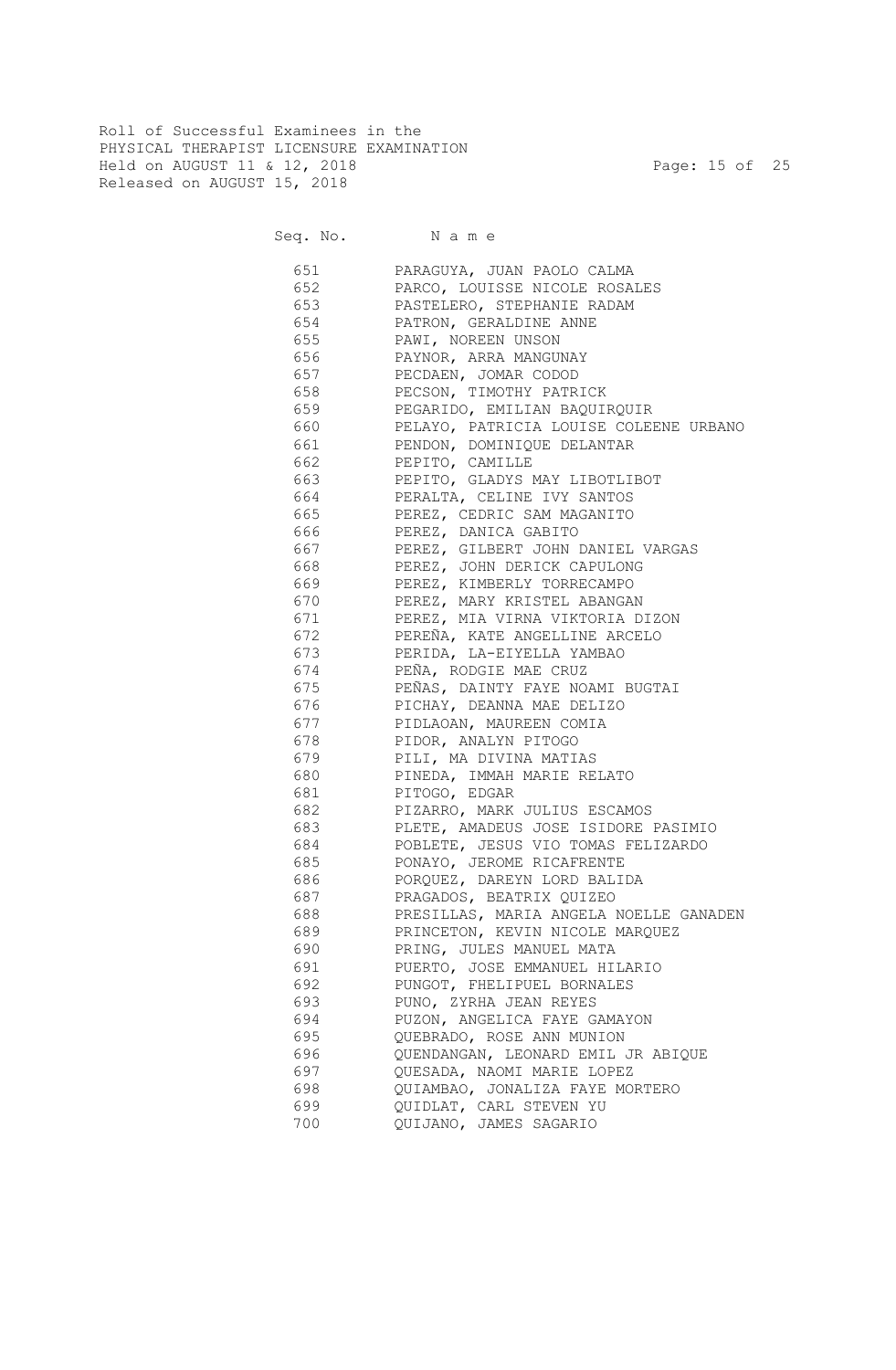Roll of Successful Examinees in the PHYSICAL THERAPIST LICENSURE EXAMINATION Held on AUGUST 11 & 12, 2018 Page: 16 of 25 Released on AUGUST 15, 2018

| 701        | QUILLO, JEANNE LOUISE ESTREBA                                  |
|------------|----------------------------------------------------------------|
| 702        | QUIMAN, RAMEGINE RUELES                                        |
| 703        | QUIMINALES, MA GILDA CLARITO                                   |
| 704        | QUINGKING, KIMBERLY DOJOLES                                    |
| 705        | QUINTANA, JOHN KEITH KINTANAR                                  |
| 706        | QUINTANA, JOSEPH DIONNE CARAAN                                 |
| 707        | QUIROZ, PETER JOSEPH MABANGLO                                  |
| 708        | QUIÑONES, NICO ANTON REYES                                     |
| 709        | RABASTO, ANNE GABRIELLE DERILO                                 |
| 710        | RACAB, ELPIDIO II ABANIS                                       |
| 711        | RACHO, MARIANNE JEANCEL DOLOTINA                               |
| 712        | RADIN, PAOLO RONDINA                                           |
| 713        | RAMIREZ, ALLYSA RIVERA                                         |
| 714        | RAMIREZ, EXEQUIEL AMIEL VILLANUEVA                             |
| 715        | RAMIREZ, HANNAH FRANCO                                         |
| 716        | RAMIREZ, JOHN CHARLES SANCHEZ                                  |
| 717        | RAMON, JOHN CHRISTIAN VISTA                                    |
| 718        | RAMOS, ANNA MARIELLE PEREZ                                     |
| 719        | RAMOS, JOHN IRVIN JAUCIAN                                      |
| 720        | RAMOS, KAREN KIMBERLY ACOSTA                                   |
| 721        | RAMOS, LEARENNE JOYCE ONGSIO                                   |
|            |                                                                |
| 722        | RAMOS, RANE CAMILLE CATADMAN                                   |
| 723        | RANA, MADELYNE TALAY                                           |
| 724        | RANIT, CHRIS DENZEL GALURA<br>RAQUEÑO, MARIE CLARISSE SEVERINO |
| 725        |                                                                |
| 726<br>727 | RAZALAN, NICKA JOY ALMOJEN                                     |
|            | REALIZA, CLARE PAGE                                            |
| 728        | REAS, KRISTEL JOY ANDO                                         |
| 729        | RECAMARA, JANINE MARIE CABUGNASON                              |
| 730        | REDOBLE, MYCAH MARIE SUDERIO                                   |
| 731        | REGIO, PATRICIA MARIE                                          |
| 732        | REGIS, BRICHEE ANGELICA RIO                                    |
| 733        | REGULACION, RADESSA GEM CRUZ                                   |
| 734        | REJANO, PRINCESS DENICE NAVARRO                                |
| 735        | REJUSO, ELYZA JOANNA NOLASCO                                   |
| 736        | REMOLADOR, CRISTINA LYKA TABOR                                 |
| 737        | REMOROSA, EUDESSA MAE BARACAEL                                 |
| 738        | REPUNTE, GC RIELLE KEE                                         |
| 739        | RESELOZA, EULA MARIE DELA TORRE                                |
| 740        | RETIRADO, SHANNIN ALEAH GARIANDO                               |
| 741        | REVILLA, RIANNE PAULINE ROMERO                                 |
| 742        | REYES, LALAINE VALENCIA                                        |
| 743        | REYES, RANIKA GRACE MAGBOJOS                                   |
| 744        | REYES, VALERIE MEL SORIANO                                     |
| 745        | REYNALDO, DONN MICHAEL RIGOR                                   |
| 746        | RICAFORT, KING ARTHUR TAN                                      |
| 747        | RIFFAREAL, ALLAN JOSEPH LEONES                                 |
| 748        | RITO, RAVIN RUSSEL REGONDOLA                                   |
| 749        | RIVAS, ARNOLD JOSHUA CABALDE                                   |
| 750        | RIVERA, MIGUEL ALFONSO NACARIO                                 |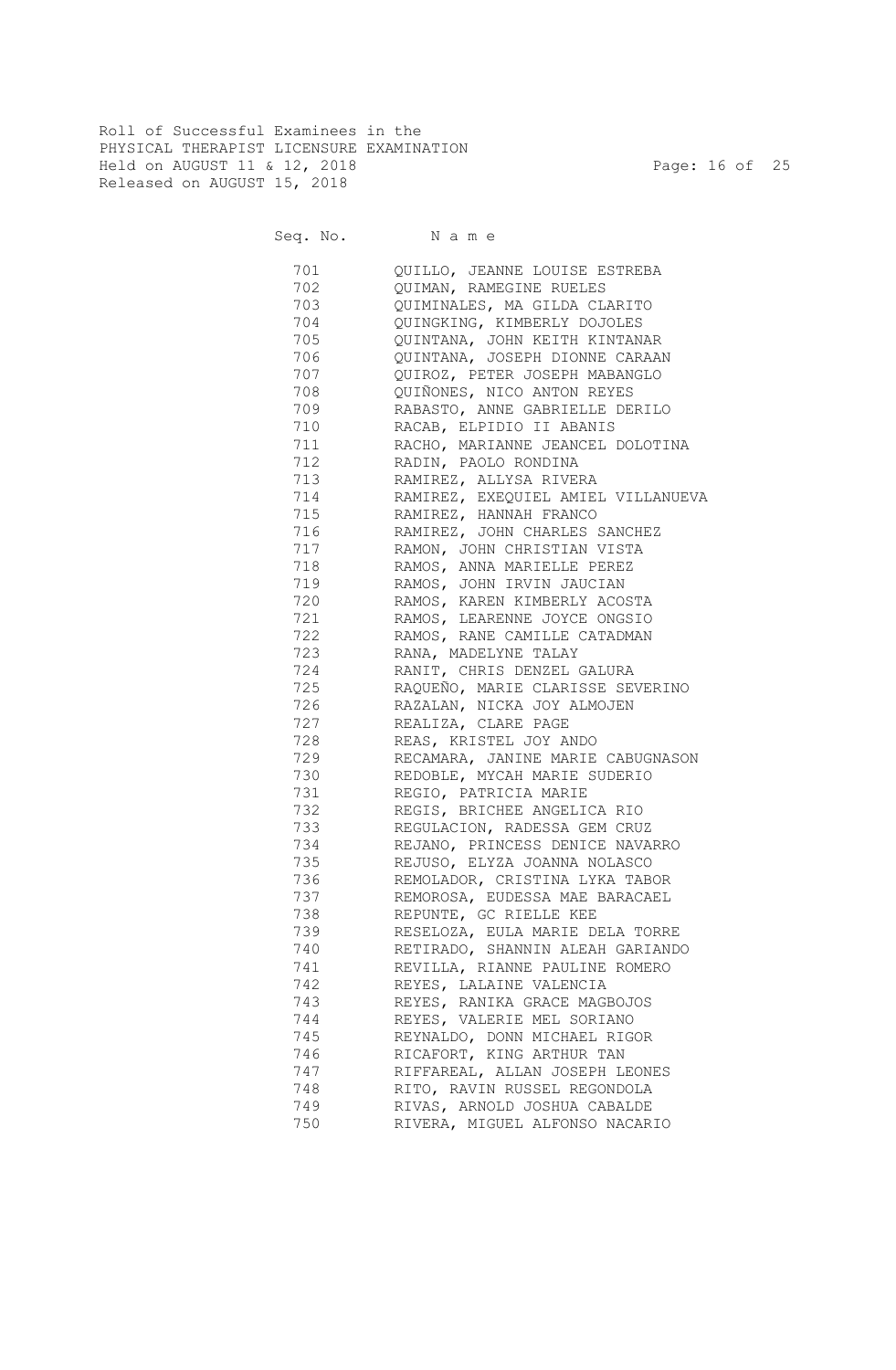Roll of Successful Examinees in the PHYSICAL THERAPIST LICENSURE EXAMINATION Held on AUGUST 11 & 12, 2018 Page: 17 of 25 Released on AUGUST 15, 2018

| 751 | RIVERA, REGINE JOY GARBO              |
|-----|---------------------------------------|
| 752 | RIVERA, TRISHIA CAMILLE REYES         |
| 753 | ROAN, JOAN ADELAIDE BAÑARES           |
| 754 | ROBLE, IMMA ANGELICA ARMECIN          |
| 755 | ROBLES, MA TERESA BARRERA             |
| 756 | RODRIGUEZ, JAZIE GONZALES             |
| 757 | RODRIGUEZ, RACHEL DOROTHY ENCARNACION |
| 758 | RODRIGUEZ, RONALD KEVIN FURISCAL      |
| 759 | ROMERO, EJ LYZETH BAILON              |
| 760 | RONDILLA, KATRINE JOYCE NOCEJA        |
| 761 | ROSALEJOS, JEREMY BARDELAS            |
| 762 | ROSALEJOS, RACHEL MAE DELARMENTE      |
| 763 | ROSALES, JEDD LOUIE DIANGO            |
| 764 | ROSALES, JUSMAINE ANN GO              |
| 765 | ROSARIO, KRISTAN JASON DEGUILMO       |
| 766 | ROSKA, DANIEL JOSE BUGTAI             |
| 767 | RUALES, THERESA MAE DAÑO              |
| 768 | RUBILLOS, ALFERSHA LUBIANO            |
| 769 | RUSSELL, STEPHANIE ANTAZO             |
| 770 | SABANDAL, GHIA MARIE PAETE            |
| 771 | SABIO, JOSEPH CARLO ESPIRITU          |
| 772 | SABONSOLIN, FULBERT LLOYD VICERA      |
| 773 | SAGALDIA, KARL BRYAN JR POQUITA       |
| 774 | SALAZAR, NESTLE MIRANDA               |
| 775 | SALCEDO, QUEEN CHRISTINE EDULLANTES   |
| 776 | SALIVA, JAYSON REYES                  |
| 777 | SALONGA, JEFFREY ANIAG                |
| 778 | SALUD, MARK JEROME ROMAN              |
| 779 | SAMSON, RONJAY DELOS SANTOS           |
| 780 | SANCHEZ, MARK RAVEN POSTANES          |
| 781 | SANTIAGO, JANNETH DASALLA             |
| 782 | SANTIAGO, MA ANGELICA MARIZ SOTERIO   |
| 783 | SANTIAGO, MICAH                       |
| 784 | SANTIAGO, SANCHO JOSEMARIA ALVARAN    |
| 785 | SANTILLAN, MA FELIZA VINSON           |
| 786 | SANTILLAN, MARELLA PATRICIA NACARIO   |
| 787 | SANTOS, JOSEPH II PALAD               |
| 788 | SANTOS, MARTIN JOSEPH CRUZ            |
| 789 | SANTOS, MIKHAELA JOHANNAH EVANGELISTA |
| 790 | SANTOS, RIZA MAE TANEO                |
| 791 | SAPIANDANTE, SHAIRA SANTOS            |
| 792 | SAPON, JOHN PAUL LABADIA              |
| 793 | SARMIENTO, ANNE MARIE LOPEZ           |
| 794 | SARMIENTO, JAYA MAIA PUZON            |
| 795 | SARMIENTO, JOAN TEJERO                |
|     |                                       |
| 796 | SAYCON, THREENA ANDAYA                |
| 797 | SAYOC, CAMILLE CRISOSTOMO             |
| 798 | SAYONG, MARC DOMINIC ABRILLO          |
| 799 | SELOR, NIÑA JANE PESCANTE             |
| 800 | SELOR, THERESE JOY PESCANTE           |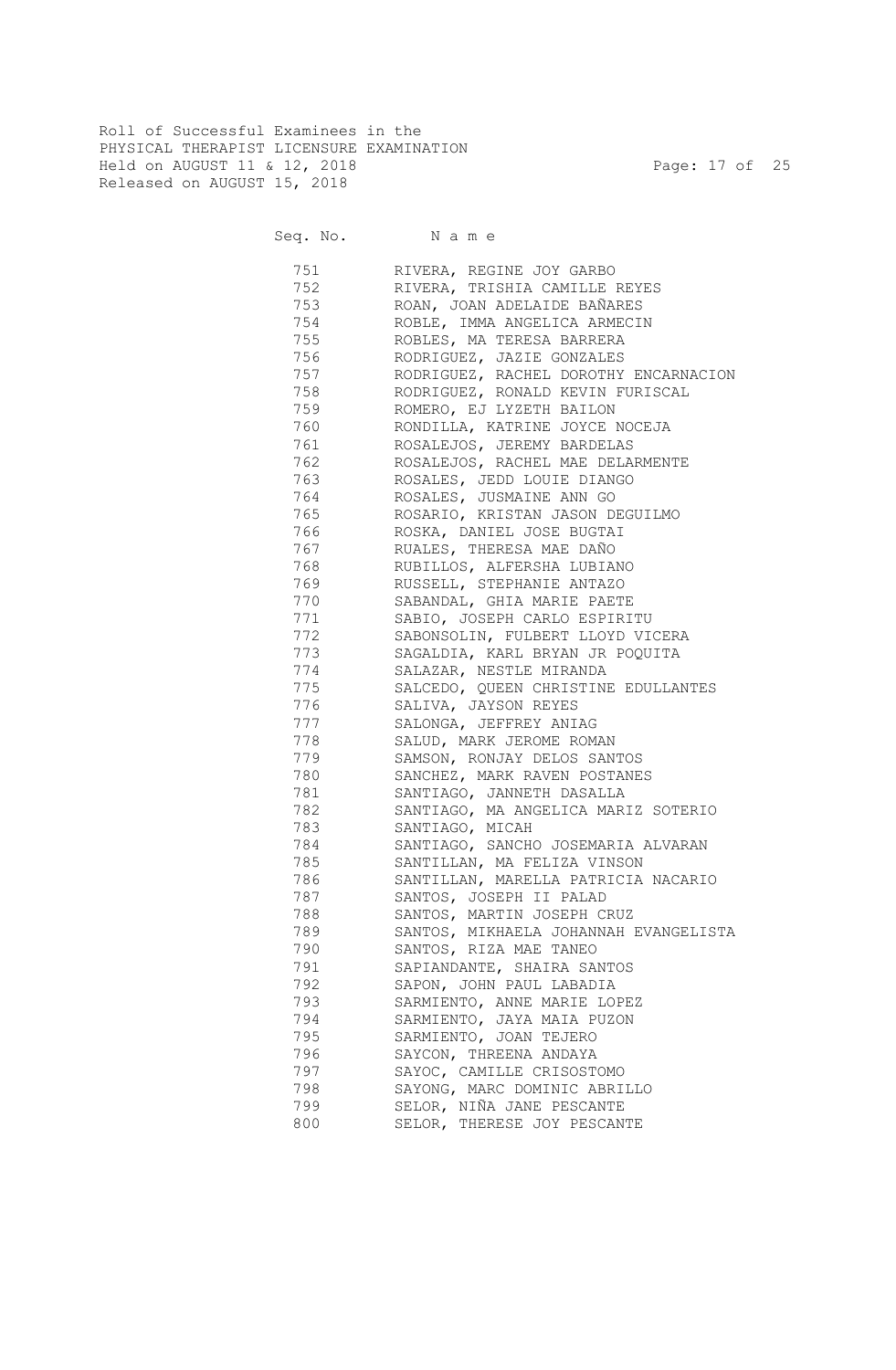Roll of Successful Examinees in the PHYSICAL THERAPIST LICENSURE EXAMINATION Held on AUGUST 11 & 12, 2018 Page: 18 of 25 Released on AUGUST 15, 2018

| 801 | SERRANO, EMMANUEL CARLO COSTO                  |
|-----|------------------------------------------------|
| 802 | SERVAN, SHAUN MAY                              |
| 803 | SIAO, MARIEZ SHARELLE FLODIN BABAR             |
| 804 | SICAT, MICHAEL VINCE ELON BAUN                 |
| 805 | SILVIA, SHEREE MAE LAWANG                      |
| 806 | SIMBAJON, JUANNE FERNANDEZ                     |
| 807 | SIMPORIOS, MIAN ANTONETTE CARNICE              |
| 808 | SINCO, PAUL HENRY NEGRE                        |
| 809 | SIRILAN, M ADRIAN PEDRONIO                     |
| 810 | SIU LIM, STEPHANIE JOY ESPANILLA               |
| 811 | SOBREVILLA, JASON BRADLEY                      |
| 812 | SOLAYBAR, ANANDA KRSNA TRINIDAD                |
| 813 | SOLDE, ROSE ANNE BLANCO                        |
| 814 | SOLIS, FRANKLIN DELA CRUZ                      |
| 815 | SOLIS, VICTOR ANTONIO CADELIÑA                 |
| 816 | SOLLER, MARY JUDE KARLA ZENIA PRECIOSA ADRIANO |
| 817 | SORDAN, NATASHA DOMINIQUE SAMPANA              |
| 818 | SORIANO, FJ JON IAN BAUTISTA                   |
| 819 | SUBA, TRISA ERHICA AGUILA                      |
| 820 | SUENO, EN ABELLADA                             |
| 821 | SUICO, MARVI PEPITO                            |
| 822 | SULIVAS, KRIS SHEVA OPEÑA                      |
| 823 | SUPAN, JESSICA BERGULA                         |
| 824 | SUTIAN, PATRICIA ANNE PRESADO                  |
| 825 | SY, DARWIN YOUNG                               |
| 826 | SY, JUDE IAN YOUNG GARCIA                      |
| 827 | TABAG, ANNA ISABELA AGUIRRE                    |
| 828 | TABASA, ALEXIA PETRINA ALCANTARA               |
| 829 | TADUYO, HILLARY SHEJN VEGA                     |
| 830 | TAGALA, NEIL AMANTE                            |
| 831 | TAGLE, HAZEL LORRAINE                          |
| 832 | TAGSIP, MECHIE ANN AYA-AY                      |
| 833 | TALOSIG, MICHAEL KEVIN DIZON                   |
| 834 | TAMAYO, RONA MAE JOCSON                        |
| 835 | TAN, ALFRED LAWRENCE YENCO                     |
| 836 | TAN, ARABELLE JANE SALES                       |
| 837 | TAN, JANE ERIKA GAWARAN                        |
| 838 | TAN, JOHN JORDAN GUMALO                        |
| 839 | TAN, PAUL JAN DESALES                          |
| 840 | TANAEL, JULIAN DELA PEÑA                       |
| 841 | TARALA, BENJAMIN ISAAC                         |
| 842 | TARRANZA, ROSELLE JOANNE LUNA                  |
| 843 | TAYAG, APRIL-LYN ALEGRO                        |
| 844 | TAYO, PHYL ANGELO BRONDIAL                     |
| 845 | TAÑARE, KEIN GERONA                            |
| 846 | TECLING, ELBEN JR ROSETE                       |
| 847 | TEGON, JOHN DARREL FANER                       |
| 848 | TENA, JAN PATRICK SERAFINES                    |
| 849 | TENORIO, CHRISTIAN DANIEL TAN                  |
| 850 | TENORIO, FAYE HAZEL CABANO                     |
|     |                                                |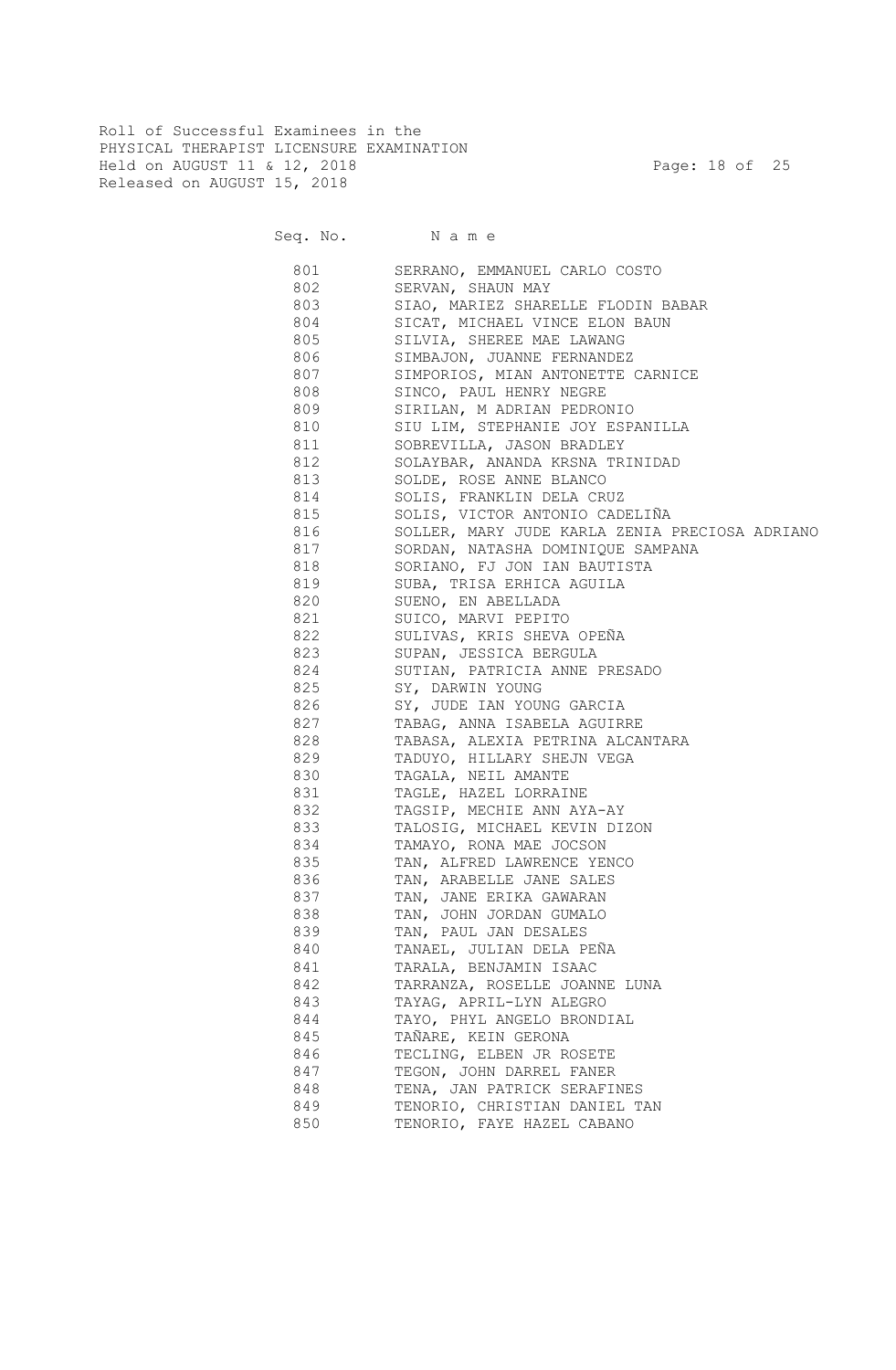Roll of Successful Examinees in the PHYSICAL THERAPIST LICENSURE EXAMINATION Held on AUGUST 11 & 12, 2018 Page: 19 of 25 Released on AUGUST 15, 2018

| 851   | TENTATIVA, MARC CONRAD TY              |
|-------|----------------------------------------|
| 852   | TEODORO, MEGAN ABIGAIL RAMOS           |
| 853   | TEODORO, VIA ROBELLIE IGNACIO          |
| 854   | TERUEL, MA YSABELLA LABANG             |
| 855   | TEVES, JAN ANN DREW ESPINA             |
| 856   | THORNTON, JOSEFA INA CIPRIANE TRINIDAD |
| 857   | TIMBANG, RIANNE ANGELICA SANCHEZ       |
| 858   | TIONGZON, JAIA MARIE ARMADA            |
| 859   | TIÑA, APRIL VILLANUEVA                 |
| 860   | TOLENTINO, JOHN EDWARD AGUILA          |
| 861   | TORAYNO, JERYL RABAÑES                 |
| 862   | TORREJON, SHANNA                       |
| 863   | TORREMORO, KIM LLOYD TOLIPAS           |
| 864   | TRAJANO, CLARENCE VIC DOLLENTE         |
| 865   | TRESPECES, MA ISABELLA AIRA BAUTISTA   |
| 866   | TRISTAN, MA KLARYZHA JADE NUCUM        |
| 867   | TROPICALES, RICK ANTONI PARCO          |
| 868   | TUAZON, JOHN PAUL SANTIAGO             |
| 869   | TUAZON, LILL MARIE BALBERONA           |
| 870   | TUAÑO, MYKA ANTONETTE PANCHO           |
|       |                                        |
| 871   | TUBAY, GUINEVIERE LOIS TAN             |
| 872   | TUMALA, YOOKHAY MAE BELANDRES          |
| 873   | TUMONONG, MAE ADRINNE BORBON           |
| 874   | TUYOGON, CHRISTINE JEAN LISTON         |
| 875   | ULATAN, LEOMARIE MOLINA                |
| 876   | ULGADO, LORRAINE ANDREA ENDERIO        |
| 877   | ULLA, ALLAN JAMES ALMIROL              |
| 878   | UNSON, AARON CHRISTOPHER SELUDO        |
| 879   | VALBUENA, FERNANDO MCDONALD TURLA      |
| 880   | VALDEZ, CAMILLE ELIJAH                 |
| 881   | VALDEZ, GLENA MAE SANTIAGO             |
| 882   | VALDEZ, KATHERINE SANTOS               |
| 883   | VALENCIA, TANYA MARIE CERMEÑO          |
| 884   | VALERIO, NINNA CORPUZ                  |
| 885   | VALEROS, LORENZ THADDEUS II DE JOYA    |
| 886 - | VELANDRIA, JOHN MCBERNARD TUAÑO        |
| 887   | VELASCO, CHENZER LJ JUMADIAO           |
| 888   | VELASCO, JAMES ERROL BELEN             |
| 889   | VELOSO, DARYLLE ANNE BARING            |
| 890   | VENIEGAS, JIMINA ANNE RAGASA           |
| 891   | VENTURA, ELLINE NICOLE MONTEMAYOR      |
| 892   | VERGARA, LYRA LYNNE BELLO              |
| 893   | VICTA, MARCUS NICOLO CAYLAN            |
| 894   | VILLA, LORD ZBOOM ESPAÑA               |
| 895   | VILLA, MATTHEW TANCHONGCO              |
| 896   | VILLACAMPA, RIZALYN ANTICRISTO         |
| 897   | VILLACORTE, SHAWN AL-JUNN GUTING       |
| 898   | VILLAHERMOSA, JOANNE VILLAMOR          |
| 899   | VILLAMIN, JOYCE ANNE                   |
| 900   | VILLANUEVA, JULIENNE LOUISE CASTILLO   |
|       |                                        |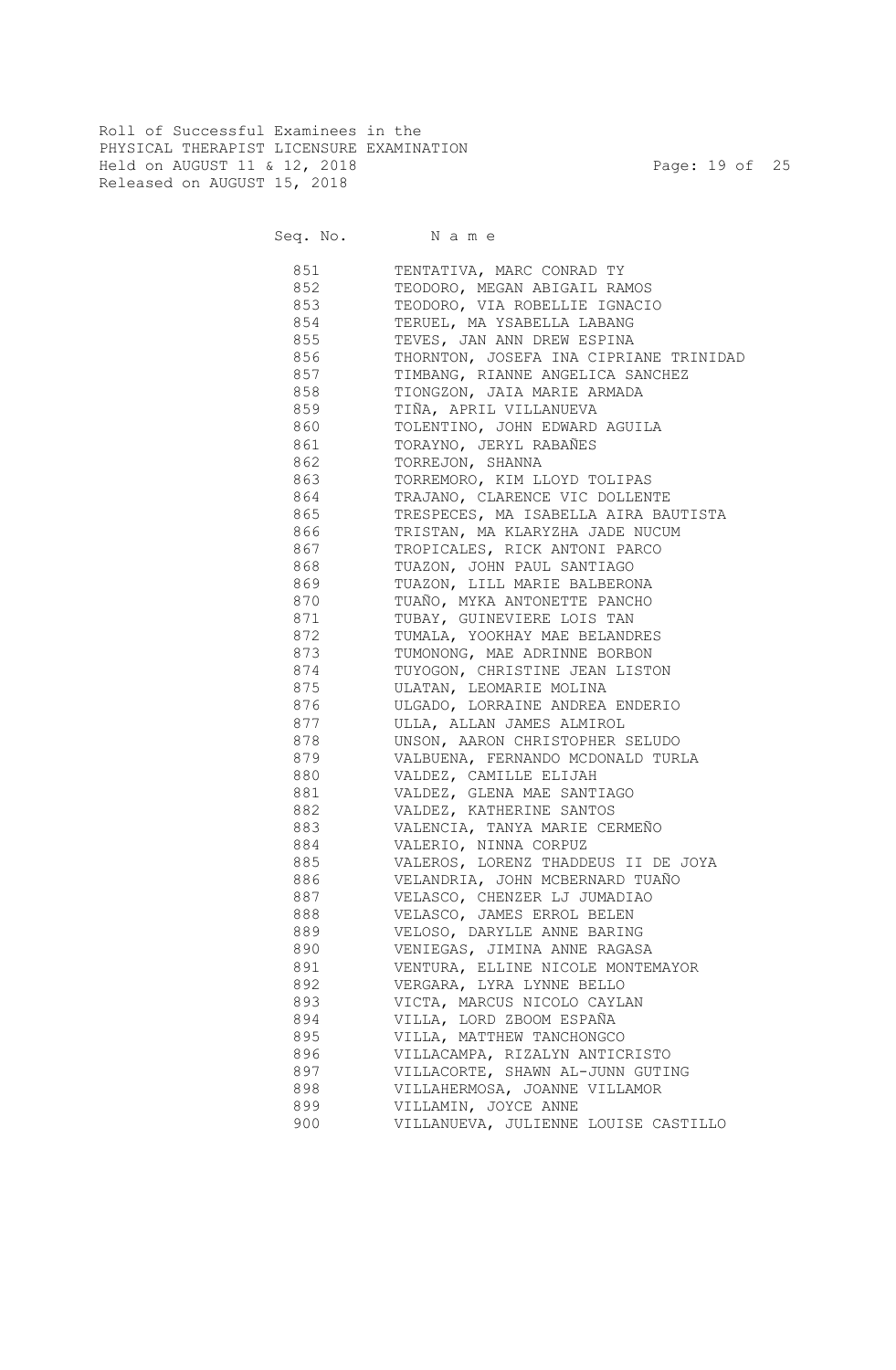Roll of Successful Examinees in the PHYSICAL THERAPIST LICENSURE EXAMINATION Held on AUGUST 11 & 12, 2018 Page: 20 of 25 Released on AUGUST 15, 2018

| Seq. No. | Name                                    |
|----------|-----------------------------------------|
| 901      | VILLANUEVA, KAROL JOSEPH PANUGALING     |
| 902      | VILLANUEVA, KATHERINE LIMOUECO          |
| 903      | VILLANUEVA, MARIA DIANA CECILIA VALERIO |
| 904      | VILLARIN, CELINE PORSHA JIMENEZ         |

| 904                                   | VILLARIN, CELINE PORSHA JIMENEZ   |
|---------------------------------------|-----------------------------------|
| 905                                   | VILLARMEA, PATRISHA HANNA DE LUNA |
| 906                                   | VILLARUZ, EDEL ANNE ALBORES       |
| 907                                   | VILLASOR, NIÑA JOY TUNOGBANUA     |
| 908                                   | VILLEGAS, JOHN BERNARD FLORES     |
| 909                                   | VILLENA, DANAAN EMMANUEL PORTUGAL |
| 910                                   | VILLONES, JESHANAH MAGNO          |
| 911                                   | VINTA, SHAIRA MADELENE MARCO      |
| 912                                   | VIRAY, SAMUEL LEONARDO ALVAREZ    |
| 913                                   | VISTA, RALF RAVEN PEREZ           |
| 914                                   | VITUALLA, MARIA RUSSEL OPPUS      |
| 915                                   | VIZCARRA, LAURIANO JOY DELA CRUZ  |
| 916                                   | WAJE, JASMIN MAE BELTRAN          |
| 917                                   | WEBER, JOHN RHEY TAKAISAN         |
| 918                                   | YAP, ERIKA JUSTINE GO             |
| 919                                   | YAP, JANICA TRISHA MACOY          |
| 920                                   | YAP, MIGUEL MANJO INOCANDO        |
| 921                                   | YAP, PAOLO SARTIN                 |
| 922                                   | YBARLEY, MYLER NABI               |
| 923                                   | YBAÑEZ, KRINA LABAJO              |
| 924                                   | YBURAN, ESTRELLE ADELLE SILVA     |
| 925                                   | YCONG, GIOVANIE TAMPUS            |
| 926                                   | YEBRA, SOFIA LOURAINE TORMON      |
| 927                                   | YOGUE, SHAIRA AIKO DAIZ           |
| 928                                   | YU, NIÑA GERALDINE GABOYA         |
| 929                                   | ZAMORA, RORIE MAE LUMANOG         |
| 930                                   | ZAMORAS, SYVIL CABANLIT           |
| 931                                   | ZARATE, JOHN MATTHEW DE VERA      |
| NOTHING FOLLOWS---------------------- |                                   |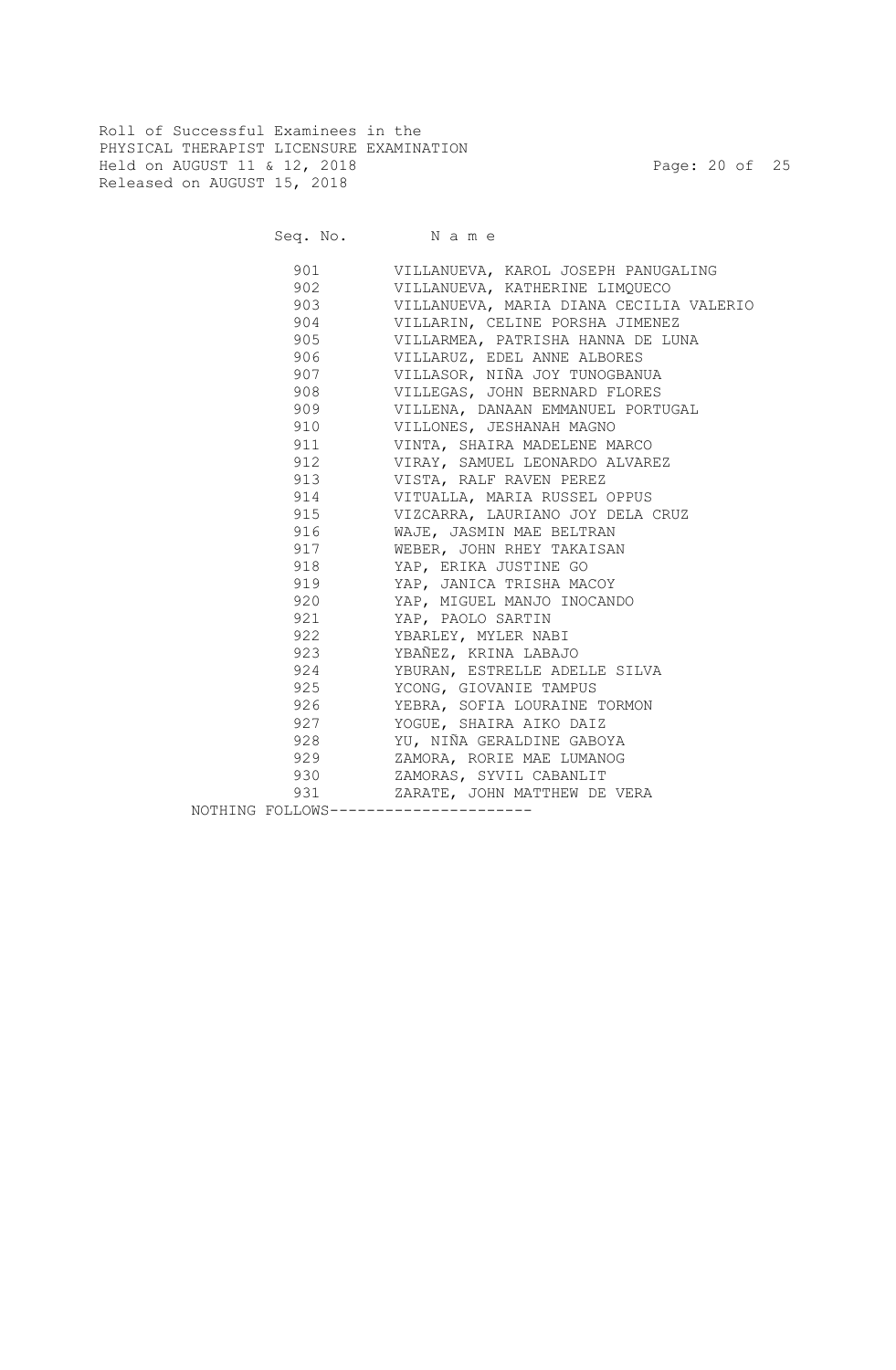Roll of Successful Examinees in the OCCUPATIONAL THERAPIST LICENSURE EXAMINATION Held on AUGUST 11 & 12, 2018 Page: 21 of 25 Released on AUGUST 15, 2018

Seq. No. Name

 1 ABARRA, EILEEN KRISTINE SENTE 2 ABELLA, ERNIE RAMON MANALANSAN 3 ABORDO, PRINCESS NOREEN SICAT 4 AGATEP, KIM HYACINT AYDRIENNE OLARTE 5 AGUIRRE, ANNE MARGAUX MISSION 6 ALBANIA, SAMANTHA GENE TAN 7 ALBARILLO, ALYSSA MACADANGDANG 8 ALBERO, MARY ANNE SHOULLAH GABIANA 9 AMANCIO, JETHRO KARL GARRIDO 10 AMPIL, KAREN ANNE LIM 11 ANTONIO, MA CRISTINA MERCADO 12 ARELLANO, RACHELLE DE LA PAZ 13 ARETAÑO, JANNAH THEA JADULANG 14 ARMADA, CARLO NINO RELOBA 15 ATIENZA, DANIELLE JUSON 16 AUDITOR, KATE VERONICA RODRIN 17 AUSA, JEREMY ICON GALANG 18 AYTONA, CLAUDETTE ANNE LAURON 19 BALBOA, MARIA CAMILLA PILAR YUZON 20 BALDE, MARINELA YSSA CAMILLE MARQUEZ 21 BALILI, RICHARD GALLETO 22 BALLESTA, LOUMARYDEN TORRES 23 BALURAN, GYLE CALUNGSUD 24 BANOGON, CHARLES VINCY MENESES 25 BAUTISTA, JAN MARIE FILART 26 BELLENA, MARIEL 27 BENJAMIN, RHESELLE OCOMEN 28 BERDIJO, LINA LOU CO 29 BERNADAS, JOAHNNE MEDILO 30 BOBIS, FRANZ EXEQUIEL LEE 31 BORBAJO, CHER MARIAE LAGDA 32 BRAGA, MIKKA ANGELA MAMON 33 BUENAVENTURA, MICHAELA DENICE IRINGAN 34 BULALANG, ARNIDA GUMOTUD 35 BULANG, GLADYS MARIE GUHILING 36 CABLITAS, PATRICIA ANNE HAGUISAN 37 CAGUETE, MARIA GABRIELLE QUINAJON 38 CALA, MA TRICIA ELAINE MARIKIT 39 CALAPATI, VINCENT WAYNE FLORES 40 CALIWAG, ALEXANDER CASTRO 41 CAMPOS, RIZZA ELIZALDE 42 CANDAVA, GAIL LORRAINE SISON 43 CAPARAS, ANGELA VERONICA DE FIESTA 44 CAPURAS, SHYDE BATARRA 45 CARANDANG, DESSA BARTOLOME 46 CARAOS, TRINA JOIE MALAYAS 47 CARITATIVO, SABRINA PATRICIA MANGILIN 48 CARRASCAL, KASSANDRA CLAUDE ADRIAS 49 CASTRO, BO FAYE SHEENA TUADLES 50 CASTRO, KIMBERLY GAYLE PENAFUERTE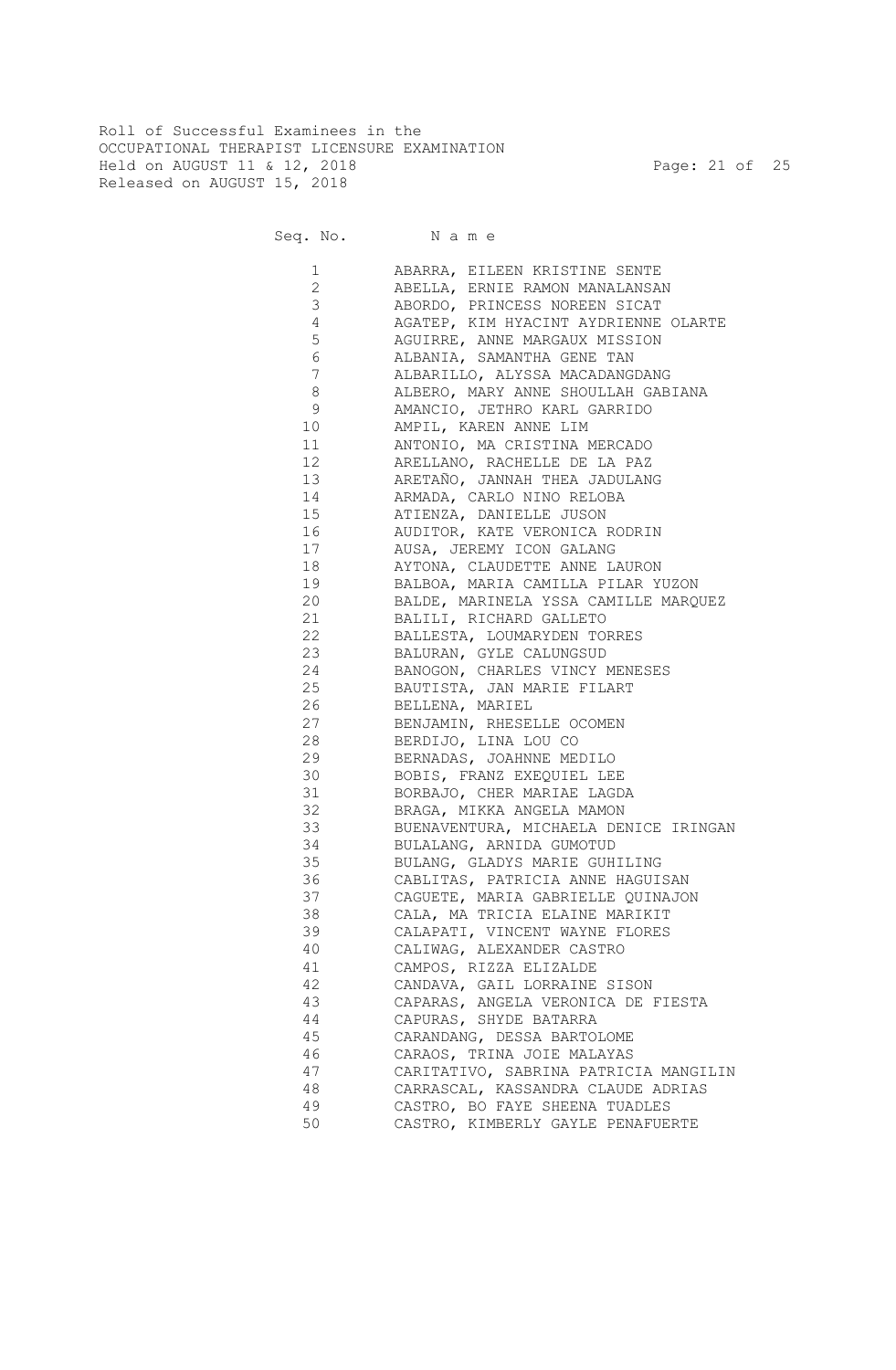Roll of Successful Examinees in the OCCUPATIONAL THERAPIST LICENSURE EXAMINATION Held on AUGUST 11 & 12, 2018 Page: 22 of 25 Released on AUGUST 15, 2018

Seq. No. Name

 51 CASTRODES, TRESHA JENN GOMEZ 52 CATAPON, QUENNIE ANN TABANAO 53 CHAN, KATHRYN MAE ARCENAS 54 CHAN, PHOEBE KAY CO 55 CHIU, BEA ANGELINA RAGUDO 56 CHOA, JULIANNE KATE YU 57 CHUA, SUNSHINE MAY LABADAN 58 CLEMENTE, KAMILLE ELLINE DY TIOCO 59 COLETO, SHERI MAE DIAZ NG 60 CORTES, MARIA CONCEPCION DIOSANA 61 COTIA, DANA THERESE SALVADOR 62 CRUZ, GRACE NAVA 63 CUNANAN, AIKO 64 CUSTODIO, MARIA DANIELLA FRANCISCO 65 CUSTODIO, MARIA ISABELLA GATMAITAN 66 DABU, MARIE THERESE ESCOTO 67 DAVID, ABIGAIL YU 68 DAYRIT, LANCE ALIVIA 69 DE LA CRUZ, AINJELINE NADEEN SHAWN JAVIER 70 DE MESA, FREDRICH CHRISTIAN ABELLA 71 DELA FUENTE, SABRINA DUMARAN 72 DELA PEÑA, KATHLEEN MAE DEE 73 DELAS PEÑAS, MARY ANNE GINO-O 74 DELGADO, NINFA MAE MAGBOO<br>75 DEMAVIBAS, AUSTIN CRAIG P. DEMAVIBAS, AUSTIN CRAIG PANAL 76 DEVEZA, MA CLARICE DAVID 77 DIONSON, KIA DANICA MISA 78 DIPUTADO, DAMARIS FAME CATALUÑA 79 DONALDO, DARWIN LUCAS EXEQUIEL TENORIO 80 EMBERGA, ARTIS FUGIO 81 ENRIQUE, JOANNA LYN ATENDIDO 82 ERESE, ALYSSA MARIE JAMIAS 83 ESMA, ELIZABETH ANN HERMOSO 84 ESPINOSA, FRANCISCO EZEKIEL MARTINEZ 85 ESTANDARTE, ENAH MARIE CELENE PEPITO 86 ESTRADA, MARIE KRISTINE ORAIZ 87 ESTRADA, ZHANE MARIE ROSANES 88 EVANGELISTA, HERSHEY LYN DE TORRES 89 FELICIO, PATRICE MARGRETE SUMALINOG 90 FERRIOLS, RAPHAEL GABRIEL AMBAS 91 FLORES, ARA PAULINE CASTILLO 92 FLORES, SHUJEN MAE CAMOMOT 93 FORTUNA, QUEENIE MAY MENDEZ 94 GACRAMA, VANESSA ANDREA MATA 95 GALANG, MA MICAH RENEA FERRERAS 96 GALINATO, ALYANNA BERNICE SANCHEZ 97 GARCIA, GABRIEL MANALANG GEDA, JEI LAUREN BAUTISTA 99 GUCOR, JACETTE ORTIZ 100 GUILLENO, MARY AIMEE BIANES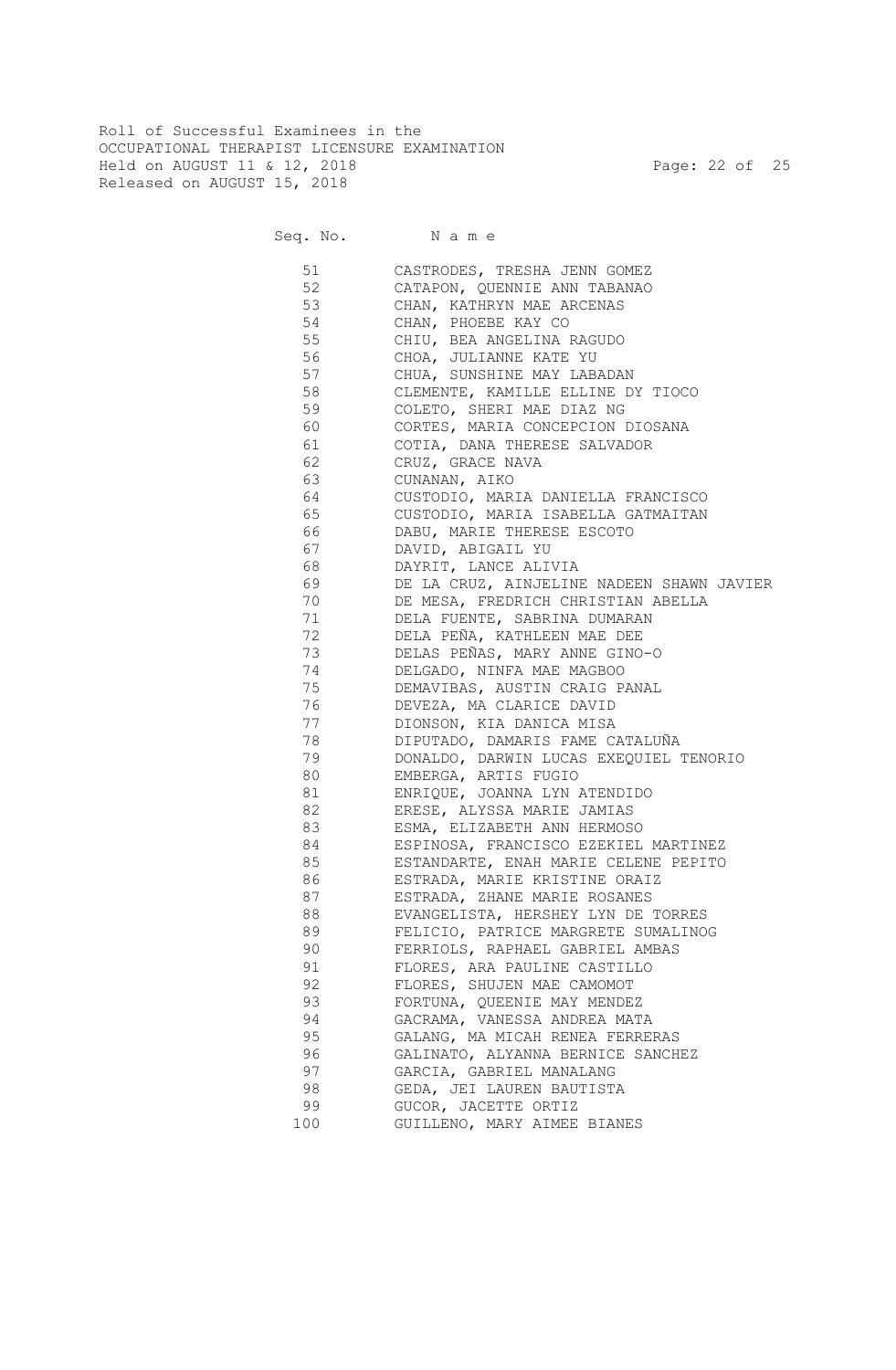Roll of Successful Examinees in the OCCUPATIONAL THERAPIST LICENSURE EXAMINATION Held on AUGUST 11 & 12, 2018 Page: 23 of 25 Released on AUGUST 15, 2018

Seq. No. Name

 101 GURTIZA, JUSTINE ANNE CHING 102 HABULAN, CHRISTINE ANNE FACTORIZA 103 HINAGDANAN, REGINA MAY PLAZA 104 JABINES, MAY STEPHANIE HERNANDEZ 105 JAMONONG, VENJARD VENTAJAR 106 JAO, TIFFANY NICOLE DE CASTRO 107 JIMENEZ, MARIE ANTOINETTE VILLANUEVA 108 JOCSON, JOSHUA SAPORNA 109 JOVELLANO, JOHN JAMES GARCIA 110 JUGUETA, VINZES PAUL CATABIAN 111 JULIAN, JENINE CATHERINE SANTOS 112 KENGSENG, MICHELLE JEAN LEE 113 LACSON, MARGARITA ANNE RAFER 114 LADORES, SAMANTHA GAIL DAYRIT 115 LANSANG, SHEIKAH ESPINOSA 116 LAPUS, JACE DEVIN MARTINEZ 117 LEAÑO, JEANNE KYRA ANSAY 118 LIM, MAGNOLIA JADE ALONZO 119 LOPEZ, CHARILYN MAE MELCHOR 120 LOPEZ, CHRISTIANNE GRACE ABIERA 121 LUCERO, LOUISE MARIE PEPITO 122 MAGPANTAY, FRANCESCA ANN ABLAZA 123 MANHILOT, DAUGN KARISSE ECHIVARRE 124 MARTE, XENIA CLARICE TAGUD 125 MATIBAG, ARIANE DANIELLE BONDAD 126 MEDINA, MA AYA KARMELA GUANLAO 127 MISA, MONIQUE LEXANDRA TORRES 128 MIÑOZA, ALAURA SHANILY SABIJON 129 MOJICA, ISABELLE KEZIA DIAZ 130 MOLDEZ, CHERRY ANN TOLENTINO 131 MOLINAR, RICKIE ALLEN MANRIZA 132 MORAL, MARESTTE REGALADO 133 NEBRADA, ANDREE ALEXIS CERNA 134 NEGRE, GIORLA JOANNE ANTONIO 135 NEPOMUCENO, ERIN GABRIELLE MACAMAY 136 OBEJAS, ALCHED LANCHINEBRE 137 OBIEN, EMMANUEL CHRISTY FUNGO 138 OMALIN, CORAZON DIVINA AQUINO 139 ONG, DOMINIQUE DANIELLE NGO 140 OYANGOREN, DATCHEEZ MIRANDA 141 PACA, JUNE KIRSTEN SALABAO 142 PANTO, GERALDINE ANN GUDIN 143 PASHA, JERWIN MASROOR DIAZ 144 PEREZ, COLEEN REYES 145 PEÑA, TRISTAN JEROME PASCO 146 PEÑALOSA, GILLIANNE MAE GABAYERON 147 PO, KATRINA FRANCHESCA DY 148 PO, MARY ROSE TAN 149 PRADO, NICOLI ANN URIARTE 150 PUEBLO, CHENZY MATES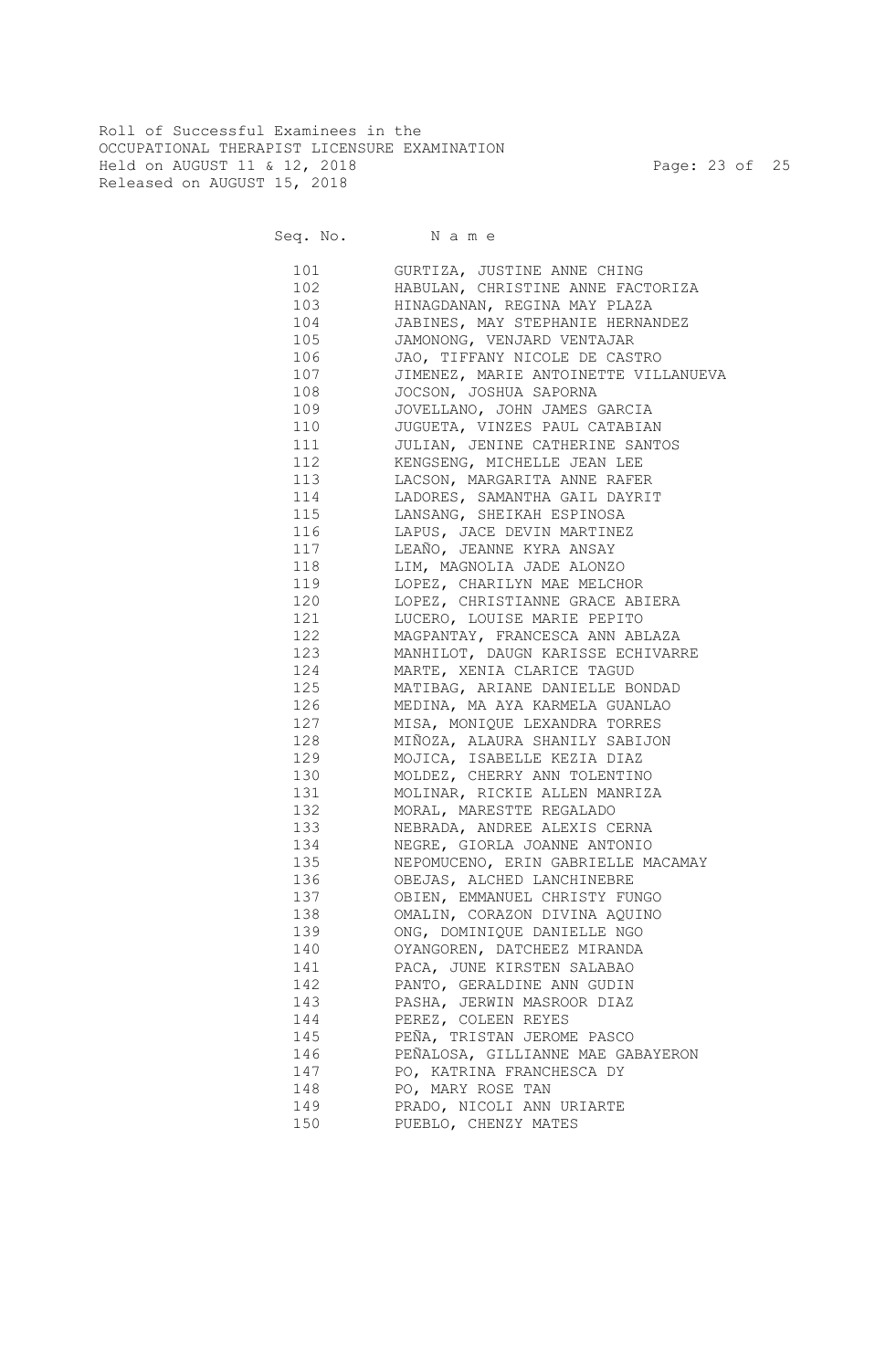Roll of Successful Examinees in the OCCUPATIONAL THERAPIST LICENSURE EXAMINATION Held on AUGUST 11 & 12, 2018 Page: 24 of 25 Released on AUGUST 15, 2018

Seq. No. Name

 151 PURUGGANAN, VINCENT LAURENCE RAYMUNDO 152 QUINA, MARK EMMANUEL CERVANTES 153 QUIÑA, CHED BYRON RICAFORT 154 RACHO, ABIGAIL ANCHETA 155 RAGASA, STEPANIE YOUNG 156 REAL, CAREEN FRANCES AARON 157 REMO, ANNE KIARRA GUTIERREZ 158 REQUE, MERYLL LOUISE PACHECO 159 REYES, JEANFAYE BEATRIZ LANGUB 160 REYES, MARIA TERESA QUERAL 161 RIVERA, DOROTHY MAE LAZALITA 162 RODRIGUEZ, KATHLEEN ANNE NILLO 163 ROGA, KIMBERLY ANNE REPOLITO 164 RUIZ, ANA ERIKA ABAPO 165 RULOMA, DANAH RAY ABAPO 166 SAHIPA, NATASHA GACCION 167 SALAYO, ALYSSA COLEEN MARIE CANIAMO 168 SAMANIEGO, ANDREA MARIE PORILLO 169 SAN ANTONIO, LADY CAMILLE GIEL TORRES 170 SAN ANTONIO, MARIELLE ROZ FEIR 171 SAN JOSE, MAXINE ALEXIA CARRASCO 172 SANTAMARIA, ALYANNA KATE APOSTOL 173 SANTOS, KRYSTIN ELDA PASION 174 SARCENO, RHEA SALVANE 175 SCHWEINFURTH, REGINE MENCEDE 176 SEDURIFA, MARY LOUISE GABUYA 177 SERRANO, KARREN KAYE VILLACARLOS 178 STREEGAN, CHRISTOPHER JEFFREY BERNALDO 179 SUAREZ, DANIEL CHRISTIAN RAMIREZ 180 TALATALA, EDE IANNAH NUESTRO 181 TAM-OD, MICAH MALIA 182 TAMAYO, SANDRA CHRISTINE GONZALES 183 TAN, NATHANIEL GIDEON ACUVERA 184 TANG, SAMANTHA CHESKA DESPHY 185 TAÑEDO, JOHN VINCENT DE JESUS 186 TE, BRITTANY GAIL LIM 187 TE, RICHMOND JOHN UY 188 TINIO, NADINE ANGELA ABRIL 189 TIOMICO, PAMELLA MAE LUNZAGA 190 TIU, ELAINE MAIA VERDEJO 191 TIZON, REINA YSABEL RUFIN 192 TORREMAÑA, CYRILLE STEPHANIE JILOCA 193 TORRES, JAN AARON QUIDAYAN 194 TUAZON, JOHN ALEXANDER DAVID BUENCAMINO 195 ULANDAY, JEANNE MARIE ANGELES 196 UY, AINA JESSA MAQUILING 197 UY, JASMINE NICHOLLETE LIAO 198 VALDERRAMA, ADRIANA ESTRADA 199 VELASCO, JAIME ESTEFAN PACIS 200 VELOSO, JOHN JOSHUA ABAPO